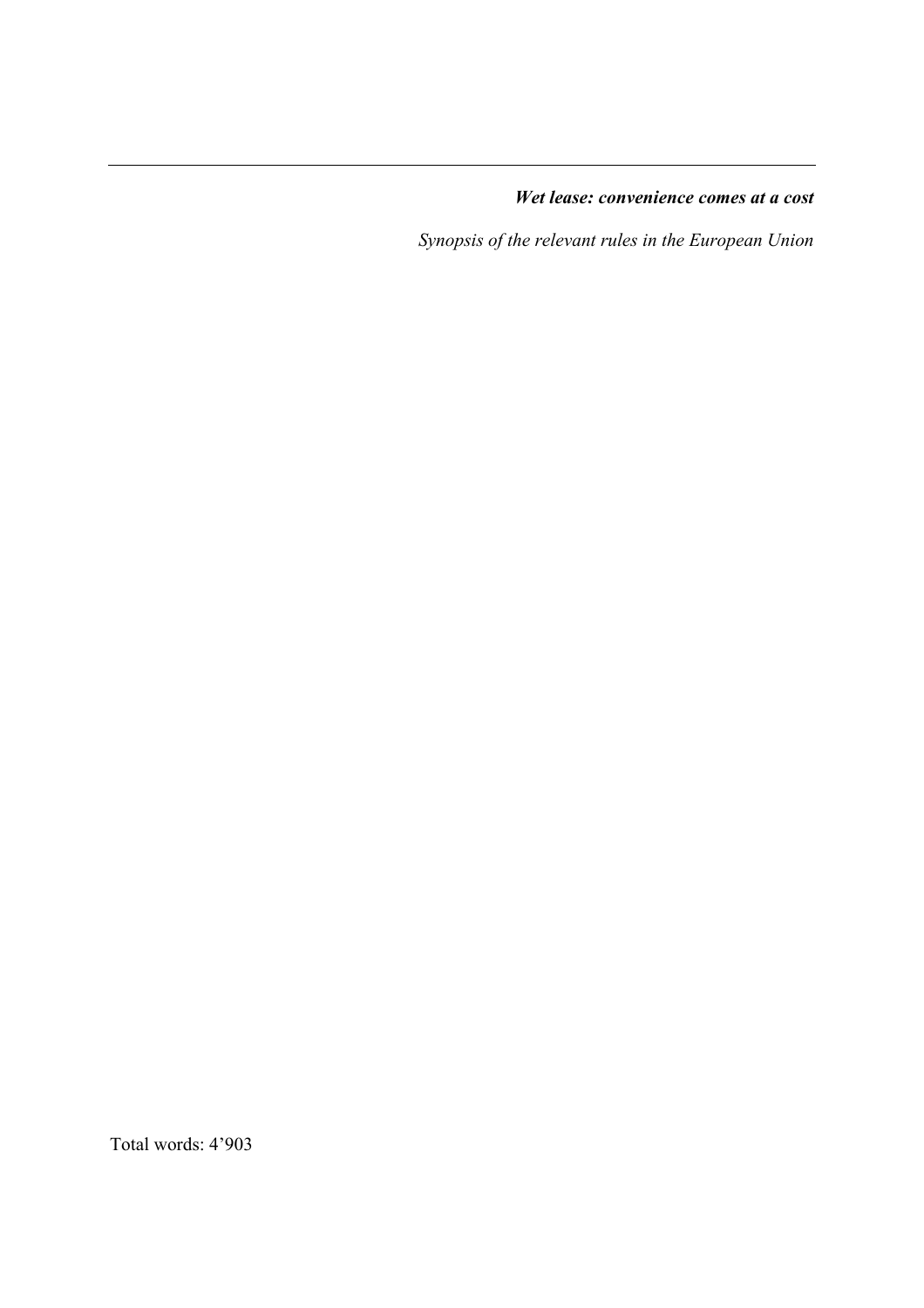#### *Abstract*

*Wet lease offers many advantages and, therefore, attracts more and more airlines around the world. This model allows airlines to temporarily increase their fleet depending on seasonal fluctuations, prospect new routes or make up for the lack of an aircraft in technical maintenance. However, wet lease also involves significant drawbacks. Beside its high price, it does not go without creating issues in terms of safety, job security and competition. From a safety perspective, some airlines are tempted to rent aircraft from 'trash airlines', often much cheaper, thus creating a safety risk for passengers. From a social perspective, the use of the lessor's cabin crews runs the risk of salary dumping in the country in which the aircraft operates. Also, in specific circumstances, wet leasing may be viewed as a creation of a dominant position by the lessee, leading to a distortion of the competition market. This paper starts by defining the model of wet lease and analyze its main characteristics. It then goes over the legal framework in place to mitigate the above-mentioned issues.*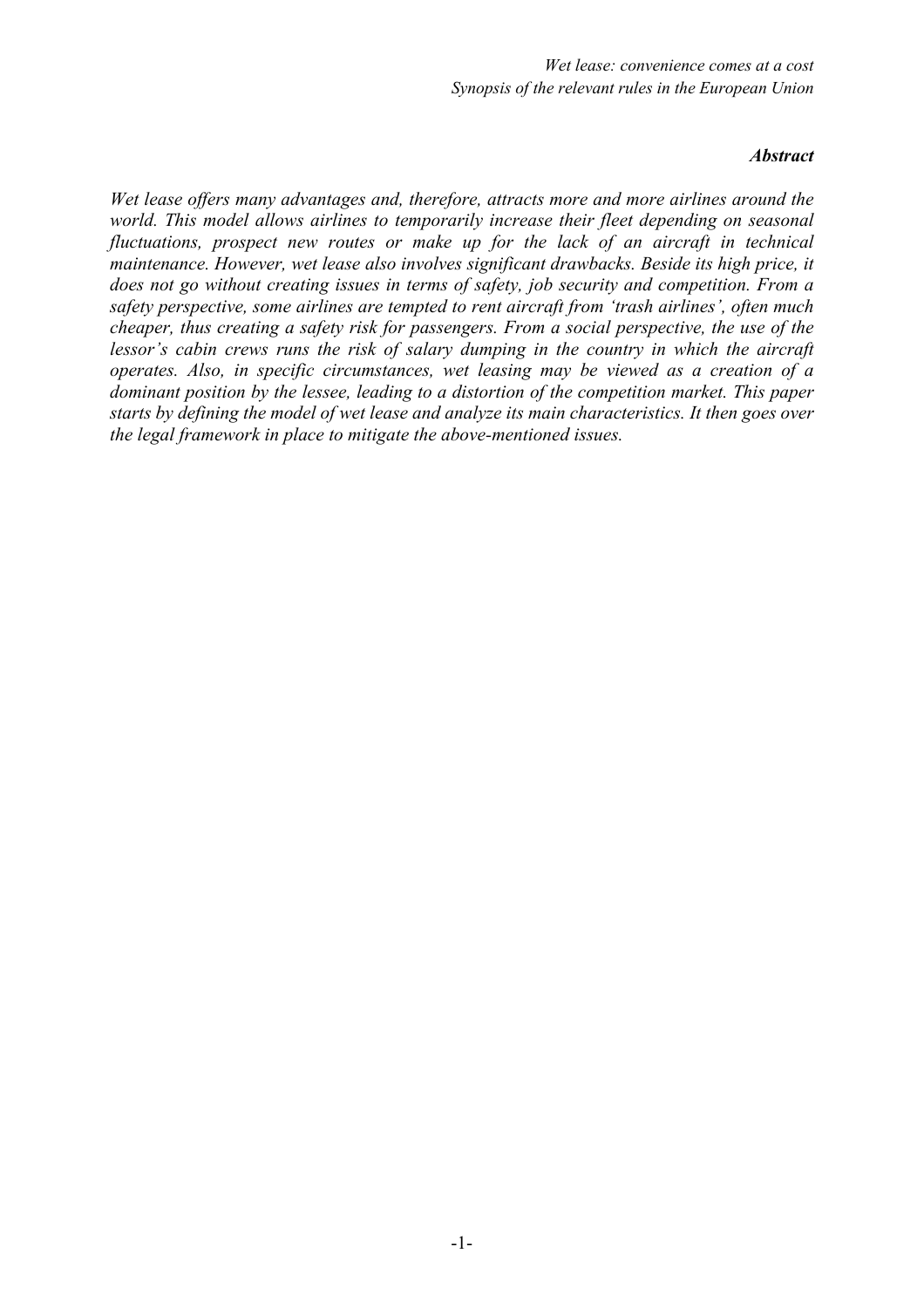# **TABLE OF CONTENTS**

| 1.               |  |  |  |
|------------------|--|--|--|
| 1.1.             |  |  |  |
| 1.2.             |  |  |  |
| 1.3.             |  |  |  |
| 1.4.             |  |  |  |
| 1.5.             |  |  |  |
| 1.6.             |  |  |  |
| 2.               |  |  |  |
| 2.1.             |  |  |  |
| 2.2.             |  |  |  |
| 2.3.             |  |  |  |
| 2.4.             |  |  |  |
| 2.5.             |  |  |  |
| 3.               |  |  |  |
| 3.1.             |  |  |  |
| 3.2.             |  |  |  |
| 3.3.             |  |  |  |
|                  |  |  |  |
|                  |  |  |  |
| 3.4.             |  |  |  |
|                  |  |  |  |
| $\overline{4}$ . |  |  |  |
| 4.1.             |  |  |  |
| 4.2.             |  |  |  |
| 4.3.             |  |  |  |
| 4.4.             |  |  |  |
| 5.               |  |  |  |
|                  |  |  |  |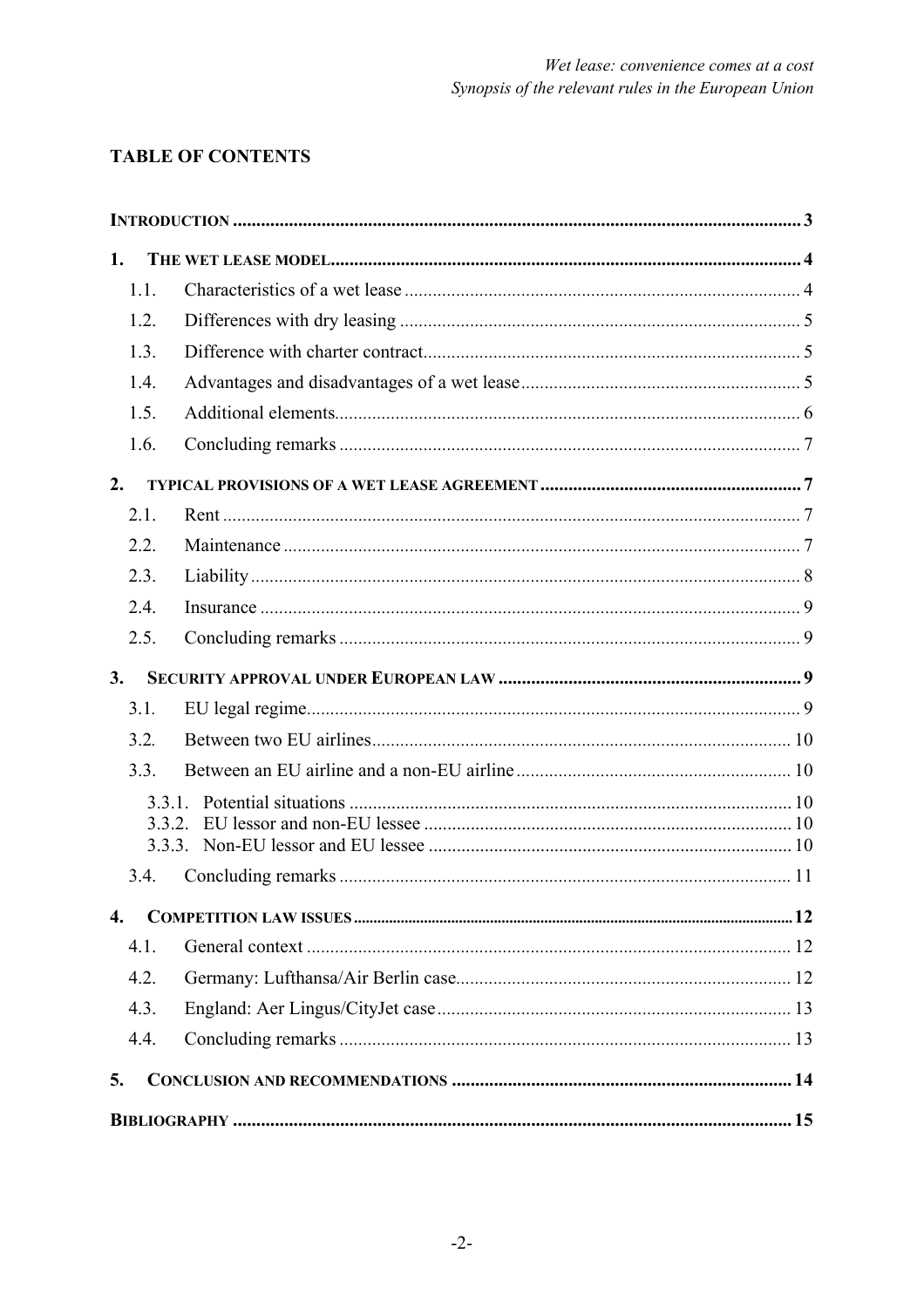#### **INTRODUCTION**

The acquisition of an aircraft requires substantial capital investment, in particular because of the significant cost of most airplanes. <sup>1</sup> Therefore, direct ownership is often unattractive for airlines who prefer to use other forms of acquisition such as 'leasing'. In addition to offering greater flexibility for airlines, leasing requires low-capital investment. 2

Leasing mainly takes two forms: 'financial leasing' and 'operational leasing'.

*Financial leasing* is characterized by the fact that the lessor remains the legal owner of the aircraft, even though the economic risks associated with the aircraft are transferred to the lessee for the duration of the contract. As a consequence thereof, the lessee can include the depreciation of the aircraft in its balance sheet. At the end of the contract, the lessee directly becomes the owner of the aircraft or can exercise a purchase option.<sup>3</sup>

*Operational leasing*, on the other hand, is marked by a shorter term and the fact that the lessor retains the economic risk associated with the aircraft, including its depreciation value. The aircraft is not included in the lessee's balance sheet and is returned to the lessor at the end of the contract. 4

Operational leasing can be divided into two main sub-categories: 'dry lease' and 'wet lease'. The former consists of the simple provision of an aircraft without crew and insurance. The later consists of a turnkey contract including the aircraft, crew, maintenance and insurance. 5

In 2005, the European Commission estimated that of the total EU fleet of 5'081 aircraft, 60% were under operational lease, of which 6.6% were under wet lease. <sup>6</sup> Since then, wet leasing has been attracting more and more European airlines, not only for short term rentals, but also for long term rentals, which is a new trend. The wet lease market is expected to grow by around 10% between now and 2022. 7

The growing interest of airlines for wet leasing deserves our special attention. In this paper, I will start by presenting the main characteristics of wet leases (1.) and analyze some typical provisions of such contracts (2.). I will then sketch the contours of the European legal

<sup>6</sup> MORRELL (2016), p. 242.

 $1$  ENDRIZALOVA (2018), p. 642.

<sup>&</sup>lt;sup>2</sup> SCHUBERT (2017), p. 76. This is particularly true for "operational leasing", which offers greater flexibility than "financial leasing".

<sup>3</sup> MENDES DE LEON (2017), p. 471. *See also* HANLEY (2011), p. 155.

<sup>4</sup> *Ibidem*, p. 470.

<sup>5</sup> BOURNONVILLE & GRIGORIEFF (2017), pp. 29 ff. Airlines also opt for long-term wet leasing to increase their operating capacity. Some companies are even specialized in long-term wet leasing: *See* EASA Practical Guide (August 2017), p. 4.

 $<sup>7</sup>$  The grounding of the Boeing 737 MAX is not without incidence. Indeed, many companies had to quickly find</sup> alternatives to provide flights, whose tickets were already sold, but whose aircraft were no longer authorized to fly: ŽIEMELIS (2019). *See* also PROKOPOVIČ (2018).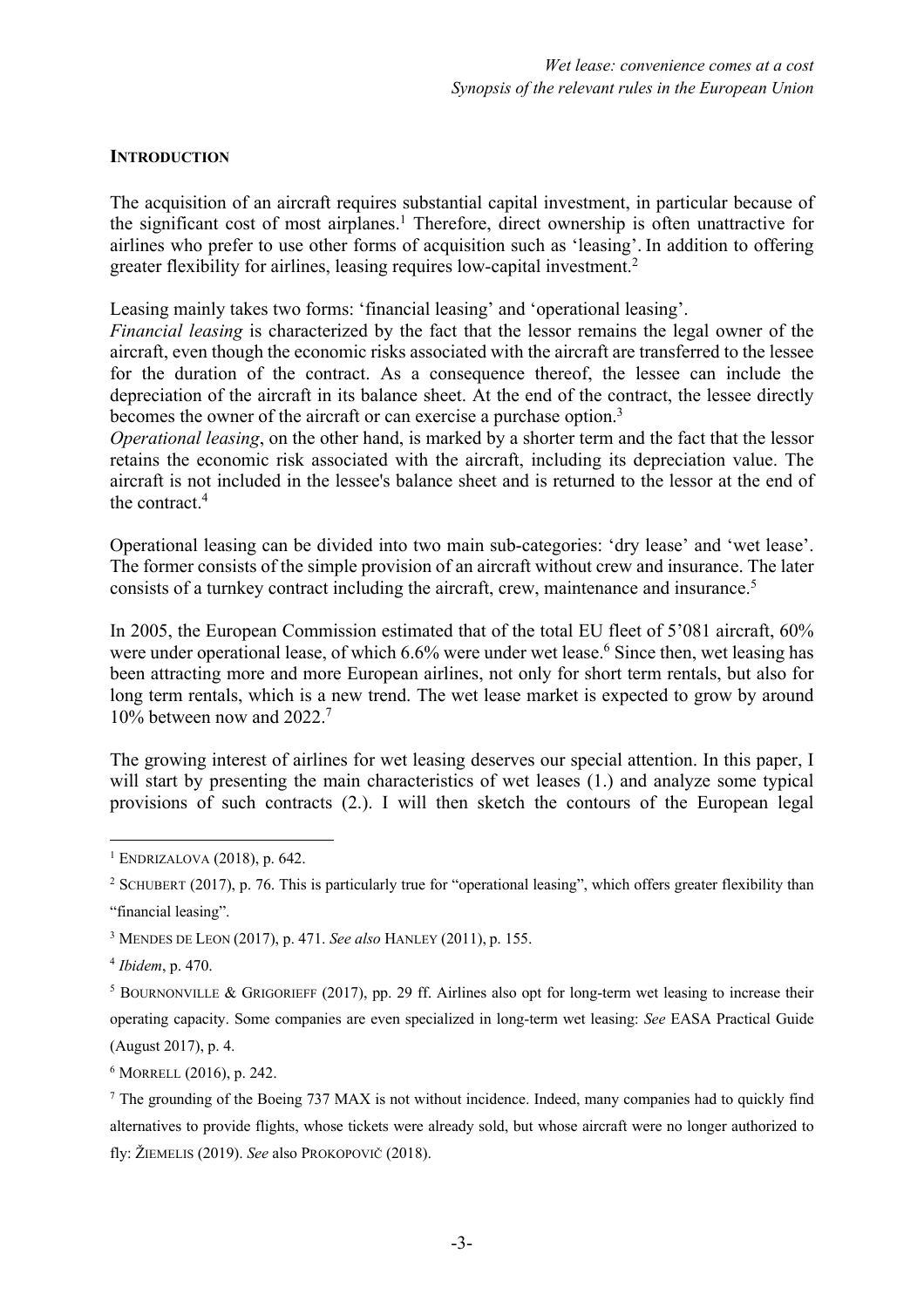framework governing wet leases, in particular with regard to security issues (3.). Finally, I will briefly address the issue of competition law, since recent decisions from European national competition authorities suggest that wet lease could, under certain circumstances, raise competition concerns. (4.).

#### **1. THE WET LEASE MODEL**

#### **1.1. Characteristics of a wet lease**

A wet lease is a contract between two airlines, usually for a short period, not more than six months to a year, under which the lessor provides the lessee with an aircraft and its crew, while providing technical maintenance and insurance coverage. This against payment of a rent by the lessee. Wet lease is often referred to as 'ACMI', for "Aircraft, Crew, Maintenance and Insurance".<sup>8</sup> When the crew is not made available to the lessee, the contract is referred to as 'damp lease' or 'AMI' for "Aircraft, Maintenance, and Insurance".<sup>9</sup>

Wet lease is usually used by airline in specific circumstances, for instance to make up for the lack of an aircraft in technical maintenance, to cope with a seasonal increase in passengers, to assess the potential of a new flight route or to obtain an interim lift prior to taking delivery of new fleet aircraft. 10

In a wet lease contract, the aircraft is operated under the 'AOC' (Air Operator Certificate) of the lessor which must also hold an 'operating licence' inherent to its status of air carrier.<sup>11</sup> This means that the lessor has the 'operational control' of the aircraft *i.e.* the authority to assess whether safety conditions are met to start a flight and determine the assignment of its cabin crew. The pilot has total discretion over the control of the aircraft as well as the cabin crew and passengers that the lessee must accept.12 The lessee, for its part, has the 'commercial control' of the aircraft and decides on its use. As such, the lessee sells the aircraft's seats on its own account, provides the flight number and holds the traffic rights.<sup>13</sup>

It is usually the lessor's responsibility to position the aircraft at the right time and at the agreed location.<sup>14</sup> The lessor must also provide parts for maintenance, prove the lessee that all the necessary insurances have been subscribed and ensure that the crew members will follow the lessee's instructions.<sup>15</sup> On the other hand, the lessee ensures the payment of the costs of fuel, landing, parking and storage of the aircraft. The lessee is also responsible for the costs of

<sup>8</sup> BOURNONVILLE & GRIGORIEFF (2017), p. 32.

<sup>9</sup> PANCHAL (2017), p. 11.

<sup>10</sup> CASTELLANOS RUIZ (2016), pp. 139-140; BUNKER I (2005), p. 229.

<sup>11</sup> CASTELLANOS RUIZ (2012), p. 156; CHASSOT (2017), p. 93. *See* also Article 2 § 10 and 25 Regulation

n° 1008/2008, Article 3 Regulation n° 1008/2008 and Regulation n° 859/2008 EU-OPS 1.165 a) 2).

<sup>12</sup> *See* supra note 10, p. 140.

<sup>13</sup> CASTELLANOS RUIZ (2012), pp. 155-156. *See* also BOURNONVILLE & GRIGORIEFF (2017), p. 32.

<sup>14</sup> BUNKER (2000), p. 68.

<sup>15</sup> *Ibidem*, p. 69.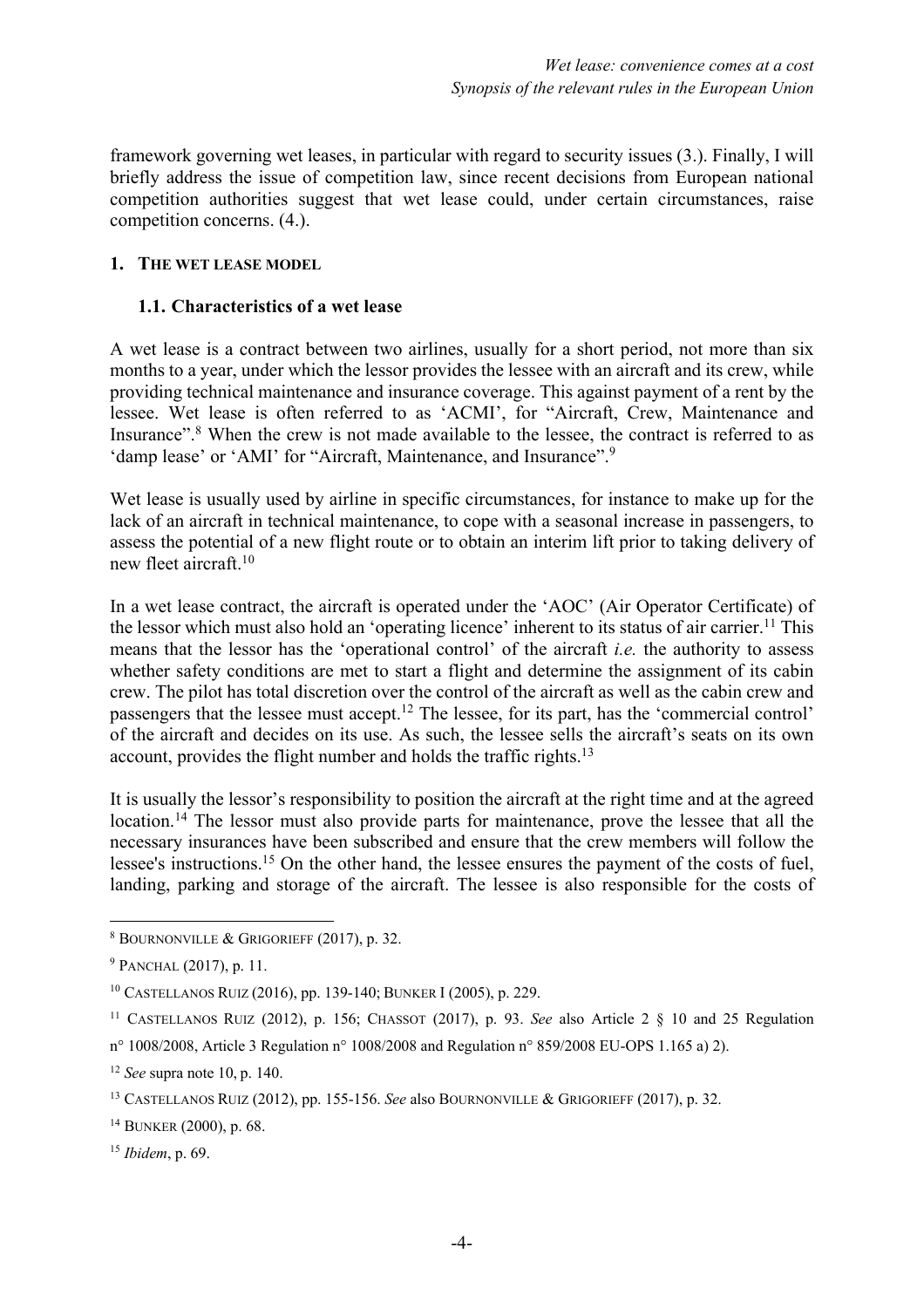accommodation, meals and visas for the crew as well as insurance for passengers, baggage and freight. 16

# **1.2. Differences with dry leasing**

Dry leasing is a simpler form of operational leasing, which is generally used for longer periods of time. Only the aircraft is made available to the lessee without crew, which is provided by the lessee itself.17 Under a dry leasing contract, both commercial control and operational control belong to the lessee. The leased aircraft is therefore operated through the lessee's AOC, that is, operational control, and the lessee decides on the use of the aircraft, that is, commercial  $control<sup>18</sup>$ 

# **1.3. Difference with charter contract**

In a charter contract, a 'charterer operator' makes an aircraft and crew available to a lessee, under the instructions of the lessee, for one or more operations.<sup>19</sup> A charter contract is therefore similar to a wet lease contract, with the difference that the lessee is not an airline, but rather a tour operator, and the lessee does not hold its own operating licenses and permits. The aircraft is operated under the licenses and permits of the charter operator.<sup>20</sup>

# **1.4. Advantages and disadvantages of a wet lease**

Wet leasing can be advantageous in certain circumstances.<sup>21</sup> For the lessee, it allows a temporary increase in capacity without increasing the fleet and crew. Furthermore, given its quick implementation, a wet lease can also make it possible to anticipate the access of competitors to new routes. For the lessor, wet leasing guarantees additional activity during offpeak periods and expands indirectly the presence into new markets without incurring commercial costs. 22

Nonetheless, wet lease can pose a number of problems in practice, in particular for the lessee. There may be circumstances where:

- (i) the aircraft is delivered with a delay, obliging the lessee to cancel flights;
- (ii) the lessor runs out of spare parts at the place of operation, constraining the aircraft to remain on the ground;

<sup>16</sup> BELLANDI (2018), p. 217.

<sup>&</sup>lt;sup>17</sup> FRÜHLING & GOLINVAUX (2017), p. 40.

<sup>18</sup> CASTELLANOS RUIZ (2012), pp. 155-156. *See* also Article 2 § 24 Regulation n° 1008/2008 and Regulation n° 859/2008 EU-OPS 1.165 a) 1).

<sup>19</sup> CASTELLANOS RUIZ (2016), p. 140.

 $20$  HANLEY (2011), p. 8.

<sup>21</sup> *See* note 10 above.

<sup>22</sup> BELLANDI (2018), p. 217.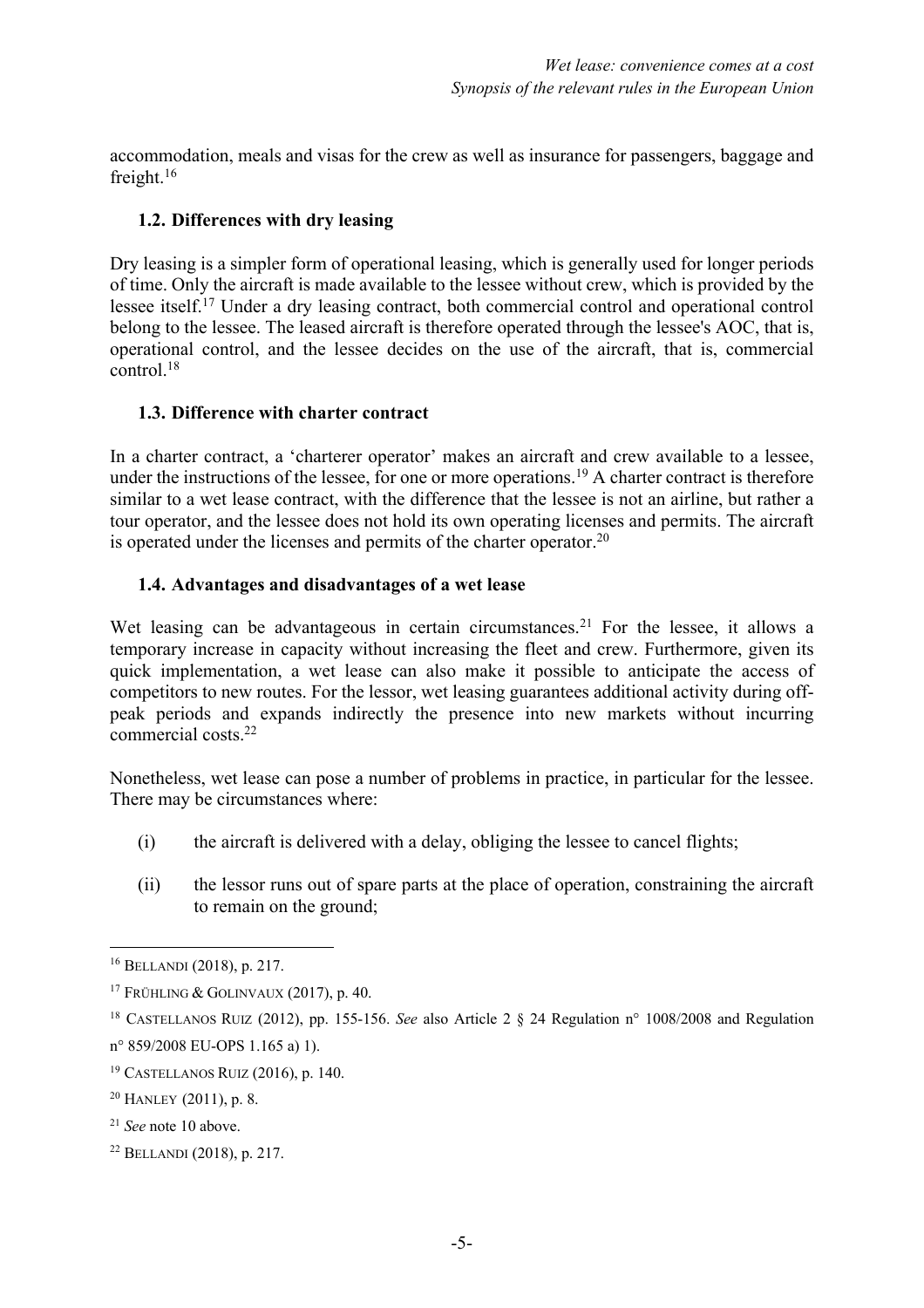- (iii) the lessor's crew carries an excessive number of luggage items causing inconvenience for the passengers;
- (iv) the aircraft is used by the lessor for other airlines notwithstanding the contractual exclusivity; or
- (v) the lessor purchases fuel and other supplies at non-competitive prices and reinvoices them to the lessee.

When such litigious situations occur, the forum elected in the contract, most of the time abroad, makes it difficult for the lessee to bring legal proceedings.<sup>23</sup>

From a safety perspective, the State of registry often encounters difficulties in ensuring supervision of the leased aircraft since the aircraft usually operates in remote airspace over which it does not have jurisdiction.<sup>24</sup> Indeed, Article 83*bis* of the Chicago Convention<sup>25</sup> offers the possibility for the State of registry to delegate its safety supervision obligations to the State in which the lessor has its principal place of business or, if he has no such place of business, his permanent residence. However, this provision finds its limits in case of a wet lease.

*First*, because there is in principle a coincidence between the State where the lessor has its principal place of business and the State of registry of the aircraft, which makes the application of Article 83*bis* of the Chicago Convention useless. 26

*Second*, because in the rare situations where there is a discrepancy between the State of registry and the State where the lessor has its principal place of business, Article 83*bis* is not adapted to the short term wet lease situation given the substantial time required to set up the transfer, that is, long negotiations between the States concerned.<sup>27</sup>

### **1.5. Additional elements**

In a wet lease, the lessee must be an airline with its own operating licence.<sup>28</sup> In order to obtain such a licence, an EU based airline must demonstrate, *inter alia*, that it has one or more aircraft at its disposal through ownership or a dry lease agreement.<sup>29</sup> Therefore, an airline cannot rely exclusively on a wet lease model at the risk of losing its operating licence and no longer being allowed to carry passengers for remuneration.

When a wet lease is in place, passengers booking a flight with airline 'X' finally find themselves transported by an aircraft of airline 'Y'. In order to avoid confusion and to allow passengers to make their choices in full knowledge of the facts, Article 11 of Regulation n° 2111/2005

<sup>23</sup> BUNKER makes a very comprehensive list of issues associated with wet lease; *See* BUNKER (2000), pp.78-81.

<sup>24</sup> SCHUBERT (2017), p. 69; REULEAUX, HANS JAKOBSEN & SAND (2019), p. 547.

<sup>&</sup>lt;sup>25</sup> Convention on International Civil Aviation signed on 7 December 1944.

<sup>26</sup> CHASSOT (2017), p. 94.

<sup>27</sup> BUNKER (2000), p. 74.

<sup>28</sup> BUNKER I (2005), p. 229.

<sup>&</sup>lt;sup>29</sup> Article 4 let. c) Regulation  $n^{\circ}$  1008/2008.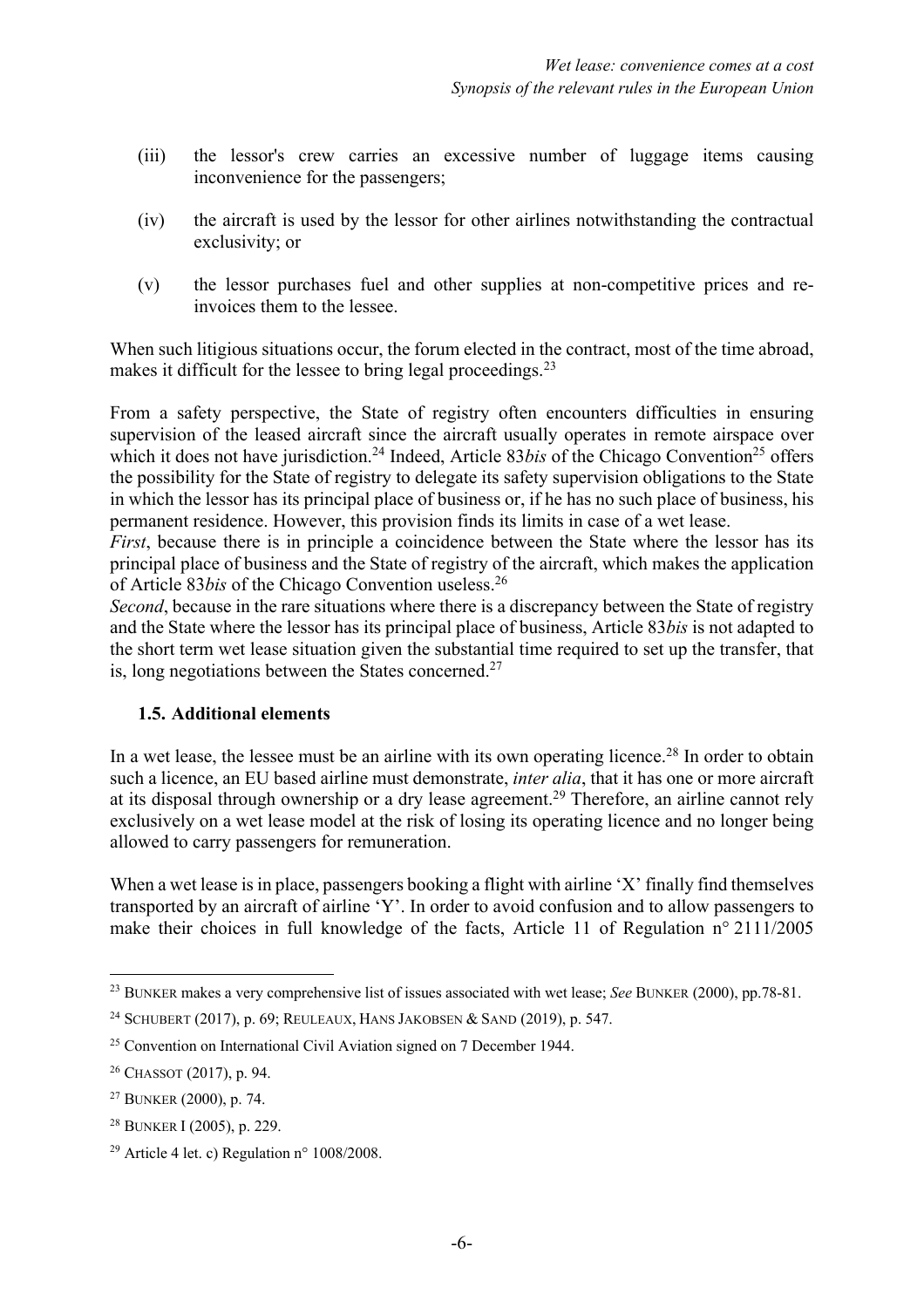requires passengers to be informed of the identity of the "operating air carrier" *i.e.* the lessee must inform passengers of the identity of the lessor.<sup>30</sup>

### **1.6. Concluding remarks**

The wet lease model appears to be a favorable short-term solution for an airline, in particular because of its quick implementation and the flexibility it offers. That being said, given the complexity of the contractual structure of a wet lease contract, the parties should endeavor to define precisely the tasks incumbent on each of them in order to avoid as far as possible any dispute in the performance of the contract. The following chapter will give some examples of typical provisions in a wet lease contract, specifying for each of them which obligations fall upon the lessor and the lessee.

#### **2. TYPICAL PROVISIONS OF A WET LEASE AGREEMENT**

#### **2.1. Rent**

In a wet lease agreement, the rent is usually calculated on the basis of guaranteed minimum monthly hours called "block hours", which must be paid in advance by the lessee, *e.g*. 200 block hours per month. Each block hour corresponds to a fixed amount, *e.g.* 2'000 Euros per block hour.<sup>31</sup> The more the lessee commits to a long-term contract, the lower the hourly rate of a block is. Hours of use in excess of the guaranteed minimum monthly hours are paid as overtime, usually at a lower hourly rate.<sup>32</sup> Most of the time, a compensation system is set up so that if the lessee exceeds the guaranteed minimum monthly hours, overtime can be compensated by unused block hours from previous months.<sup>33</sup>

"*The actual Block Hours performed by the Lessee will be averaged on a [quarterly] basis and the Basic Rent and Extra Block Hour Rent paid with respect to such period shall be reconciled and adjusted accordingly*" (emphasis added). 34

### **2.2. Maintenance**

A wet lease agreement usually provides that maintenance is carried out directly by the lessor.<sup>35</sup> Indeed, the lessor undertakes to provide an aircraft that is properly maintained in an airworthy condition and to operate it in accordance with all applicable rules.<sup>36</sup>

<sup>30</sup> CASTELLANOS RUIZ (2012), p. 156.

 $31$  In our example, the lessee would pay each month in advance a fixed amount of EUR 400'000 (200x2000).

<sup>32</sup> BUNKER (2000), p. 71. *See* also CASTELLANOS RUIZ (2016), p. 141. *See* also Article X ACMI Service Agreement.

<sup>33</sup> *Ibidem*.

<sup>34</sup> BUNKER II (2005), p. 265.

<sup>35</sup> CHASSOT (2017), p. 106.

<sup>36</sup> *Ibidem*, p. 107.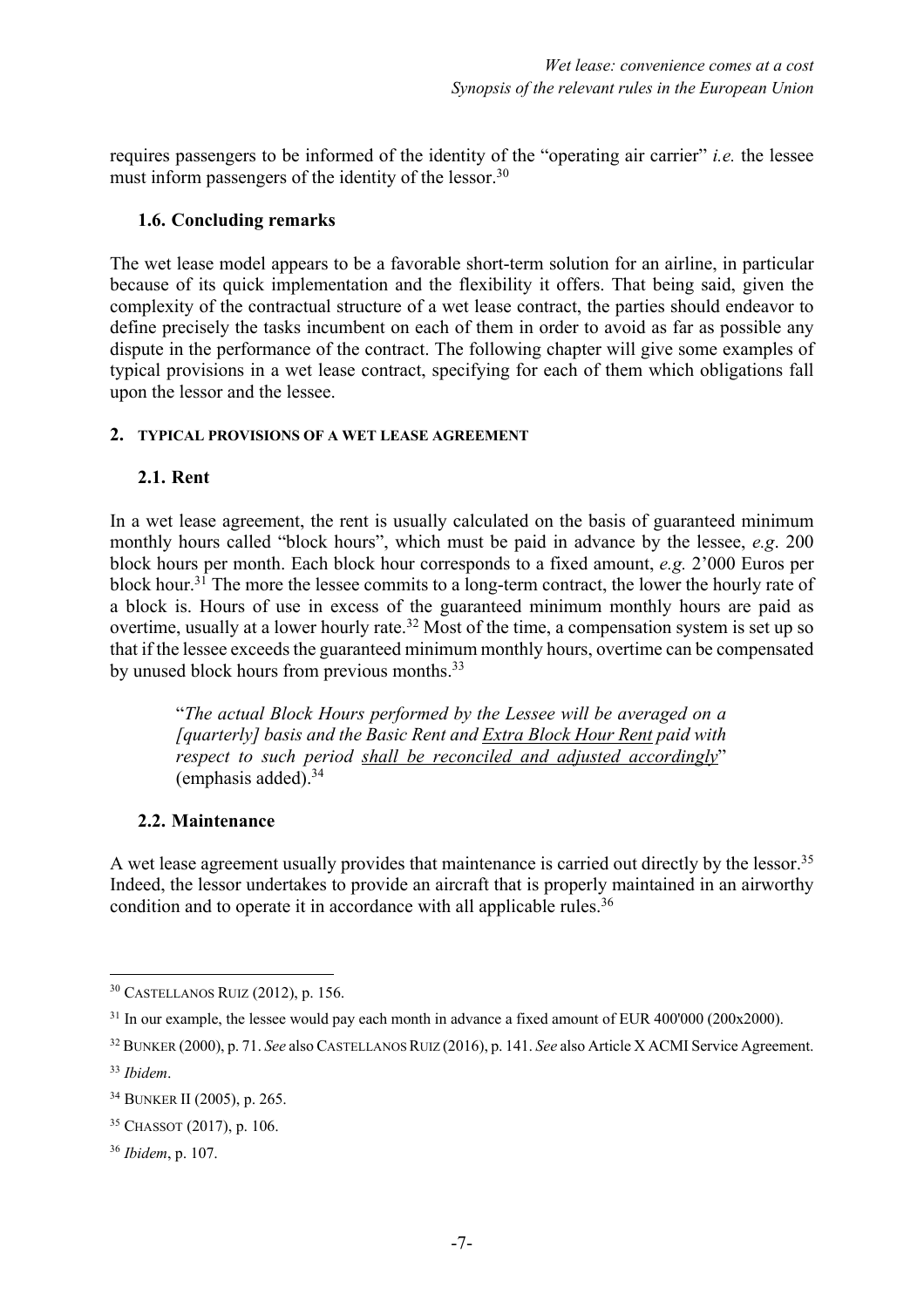In the EU, Regulation 1321/2014 provides that in the case of commercial air transport, the operator is responsible for the continuing airworthiness of the aircraft.<sup>37</sup> For long-term wet leases or when the distance between the parties is significant, maintenance is sometimes carried out directly by the lessee or one of its subcontractors. In such cases, the lessor remains ultimately responsible for the maintenance.<sup>38</sup>

"*[Lessor's name], pursuant to its statutory and regulatory obligations as the certificate holder, shall have complete and exclusive responsibility for the operation, maintenance and safety of the Aircraft, and for compliance with all applicable Legal Requirements of any Governmental Authority having jurisdiction over the ownership, operation and maintenance of the Aircraft and the ACMI Services to be provided hereunder*" (emphasis added). 39

#### **2.3. Liability**

According to Articles 40 and 45 of the Montreal Convention (MC),<sup>40</sup> the "contracting carrier" and the "actual carrier" are jointly and severally liable for damages for which compensation may be claimed under the MC.<sup>41</sup> Towards third parties, this means that an action for damages may be brought, at the option of the plaintiff, against the actual carrier or the contracting carrier, or against both together or separately. It being specified that in a wet lease, the lessor is deemed to be the "actual carrier" and the lessee the "contracting carrier".<sup>42</sup>

Notwithstanding the legal principle of joint and several liability, some lease agreements provide that the lessee contractually waive any recourse action against the lessor and guarantee the lessor against any claim for compensation.<sup>43</sup> According to CHASSOT, this contractual transfer of the transport risk to the contracting carrier reflects the strong position of the lessor's vis-àvis lessees who are often in a hurry to quickly remedy operational contingencies.44

"*Notwithstanding the foregoing, [Lessor's name] indemnification obligations herein (…) are limited to the kinds and amounts of insurance [Lessor's name] agrees to provide herein, unless such insurance coverage is unavailable through the fault of [Lessor's name], and except to the extent such obligations arise from the gross negligence or willful* 

 $37$  Regulation n° 1321/2014, Annex I, M.A.201, let. h). In a case of a wet lease, the lessor is the operator of the aircraft and exercises operational control: *See* note 12 above.

<sup>38</sup> BUNKER (2000), p. 74.

<sup>39</sup> Article II, Section 2.4 (a) ACMI Service Agreement.

<sup>40</sup> Convention for the unification of certain rules for international carriage by air done at Montreal on 28 May 1999.

<sup>&</sup>lt;sup>41</sup> These include personal injury, death of passengers, loss of, destruction of or damage to baggage or cargo or delay (Art. 17, 19 and 22 MC).

<sup>42</sup> KOSENINA, (2014), p. 273. *See* also CHASSOT (2017), p. 102.

<sup>43</sup> CHASSOT (2017), p. 110.

<sup>44</sup> *Ibidem*.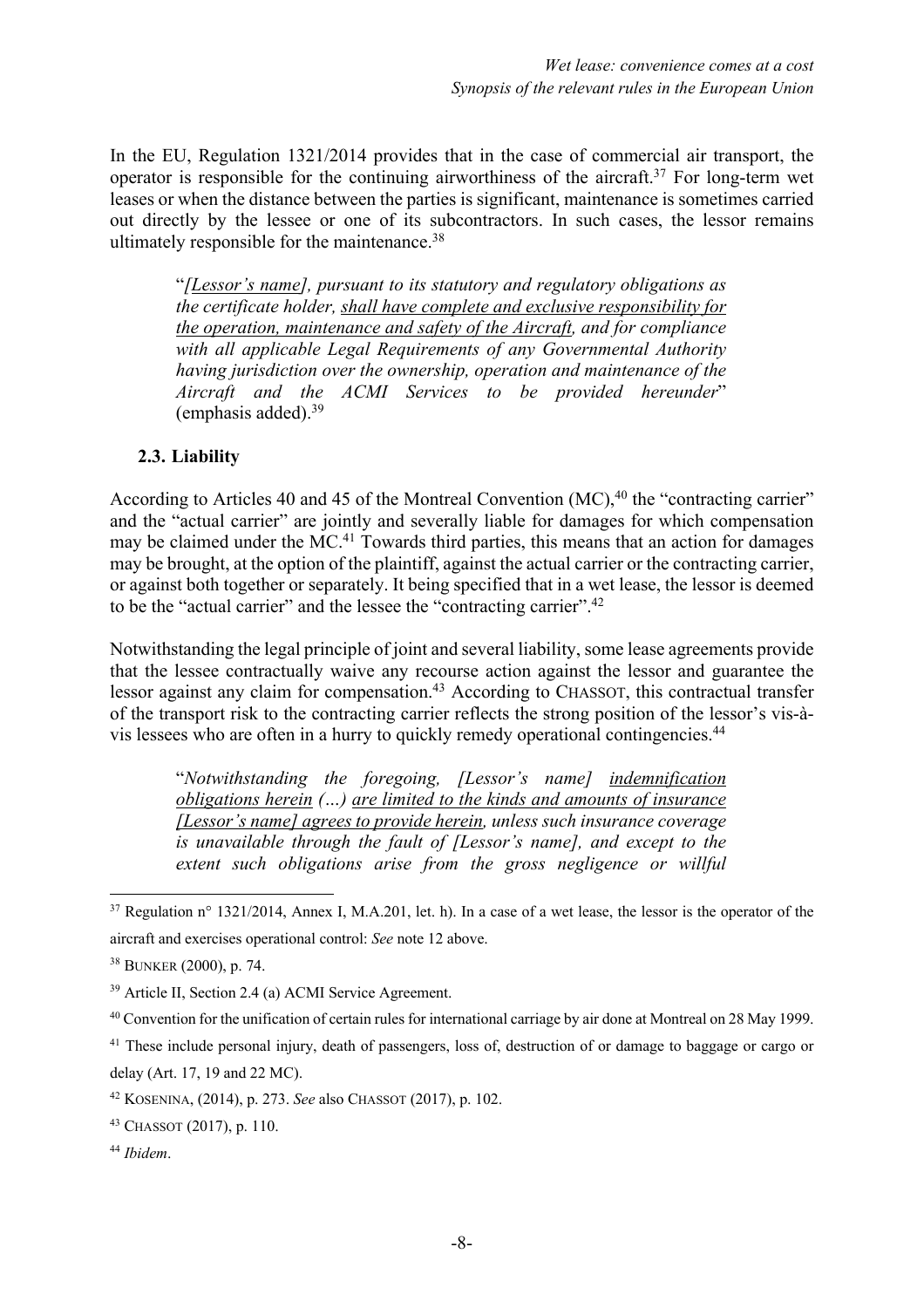*misconduct of [Lessor's name] or its agents or employees*" (emphasis added). 45

#### **2.4. Insurance**

A wet lease agreement provides for the obligation of each party to take out insurance cover for the risks for which it is responsible. The lessor generally insures the aircraft body and liability toward third parties on the surface. The lessee often ensures the damage suffered by passengers, their baggage or goods.<sup>46</sup> A certificate of insurance coverage must be provided by each party indicating that the insurances are in force. Said certificates specify policy numbers, expiry dates and limits of liability.

"*The Party procuring the insurance hereunder shall provide to the other Party hereto prior to the commencement of operations a certificate from the insurers that such insurance is in effect. These certificates shall state policy numbers, dates of expiration, and limits of liability thereunder*" (emphasis added). 47

### **2.5. Concluding remarks**

Unlike the sale of aircraft, there is no standard wet lease contract offered by IATA or other organizations.48 The provisions of a wet lease agreement are unique and mainly depend on the will of the parties and the nature of the services they wish to implement. In any case, the parties will have to attach particular importance to the dispute resolution provision. Indeed, a forum elected in a foreign country with failing or complacent state courts may, for instance, make it difficult for the lessee to bring legal proceedings. In this context, the establishment of an independent arbitration court based in a third country and composed of arbitrators specialized in aviation law may be an appropriate solution to ensure greater speed of process and competence than a state court.

#### **3. SECURITY APPROVAL UNDER EUROPEAN LAW**

### **3.1. EU legal regime**

European law contains specific rules applicable to wet lease contracts, the purpose of which is essentially to control the safety aspect of aircraft leasing. Two Regulations are mainly applicable to wet leases: Regulation n° 1008/2008 and Regulation n° 859/2008.

### **3.2. Between two EU airlines**

When two European airlines wish to conclude a wet lease contract, the principle of freedom of

<sup>45</sup> Article VIII, Section 8.1 ACMI Service Agreement.

<sup>46</sup> *Ibidem*, pp. 111-112.

<sup>47</sup> Article VIII, Section 8.5 ACMI Service Agreement.

<sup>48</sup> CHASSOT (2017), p. 105.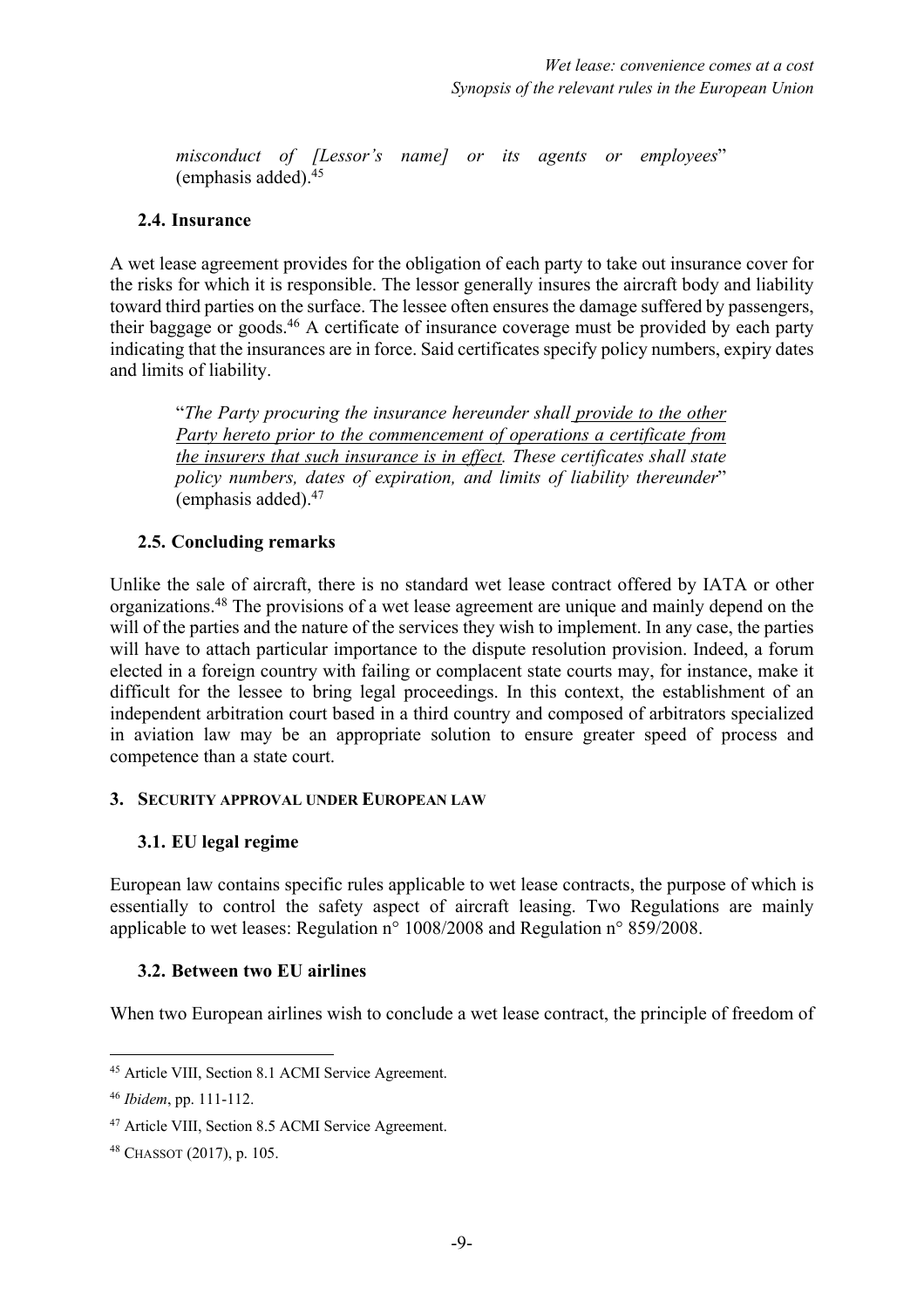operation applies, subject to the observance of safety rules. <sup>49</sup> Indeed, according to Regulation n°1008/2008, "Community air carriers may freely operate wet-leased aircraft registered within the Community except where this would lead to endangering safety". <sup>50</sup> In this context, the lessee, and only the lessee, is responsible for obtaining a prior safety approval "in accordance with applicable Community or national law on aviation safety".<sup>51</sup>

Said approval is issued by the competent authority of the State in which the lessee's principal place of business is situated.52 The competent authority approves the wet lease agreement after ensuring that the lessor meets continuing airworthiness requirements and air operations in accordance with applicable European rules.<sup>53</sup>

# **3.3. Between an EU airline and a non-EU airline**

### 3.3.1. Potential situations

When one of the two airlines do not fall under European jurisdiction but is an extra-European airline, two situations must be distinguished. Those are discussed in sub sections 3.3.2 and 3.3.3 below.

### 3.3.2. EU lessor and non-EU lessee

The first situation is where the lessor is a European airline and the lessee is not from the European Union. In such a situation, European law does not require any approval and control of the operation is left to foreign national law. 54

# 3.3.3. Non-EU lessor and EU lessee

The second situation is where the lessor is a non-European airline and the lessee is a European airline. In this situation, European law is applicable and introduces a protectionist approach. Indeed, in addition to the prior safety approval provided for in Article 13  $\S$  2, the lessee must apply for a "prior approval for the operation from the competent licensing authority".<sup>55</sup> For such approval to be granted, the operation must meet not only safety criteria, but also restrictive economic expediency. 56

From a safety perspective, the lessee shall demonstrate that:

<sup>49</sup> GRELLIÈRE (2019), p. 252.

<sup>&</sup>lt;sup>50</sup> Article 13  $\S$  1 of Regulation n°1008/2008.

<sup>51</sup> Article 13 § 2 of Regulation n°1008/2008 and Regulation n° 965/2012 ORO.AOC.110 a).

<sup>52</sup> Article 3 of Regulation n°965/2012 and ORO.GEN.105.

<sup>53</sup> Regulation n° 965/2012 ORO.AOC.110 a), 4). *See* also, CHASSOT (2017), p. 97.

<sup>54</sup> GRELLIÈRE (2019), p. 253.

<sup>&</sup>lt;sup>55</sup> Article 13 § 3 of Regulation n°1008/2008. The authority may or may not coincide with the authority issuing the safety approval provided for in Article 13 § 2. *See* also CHASSOT (2017), p. 98.

<sup>56</sup> GRELLIÈRE (2019), p. 253.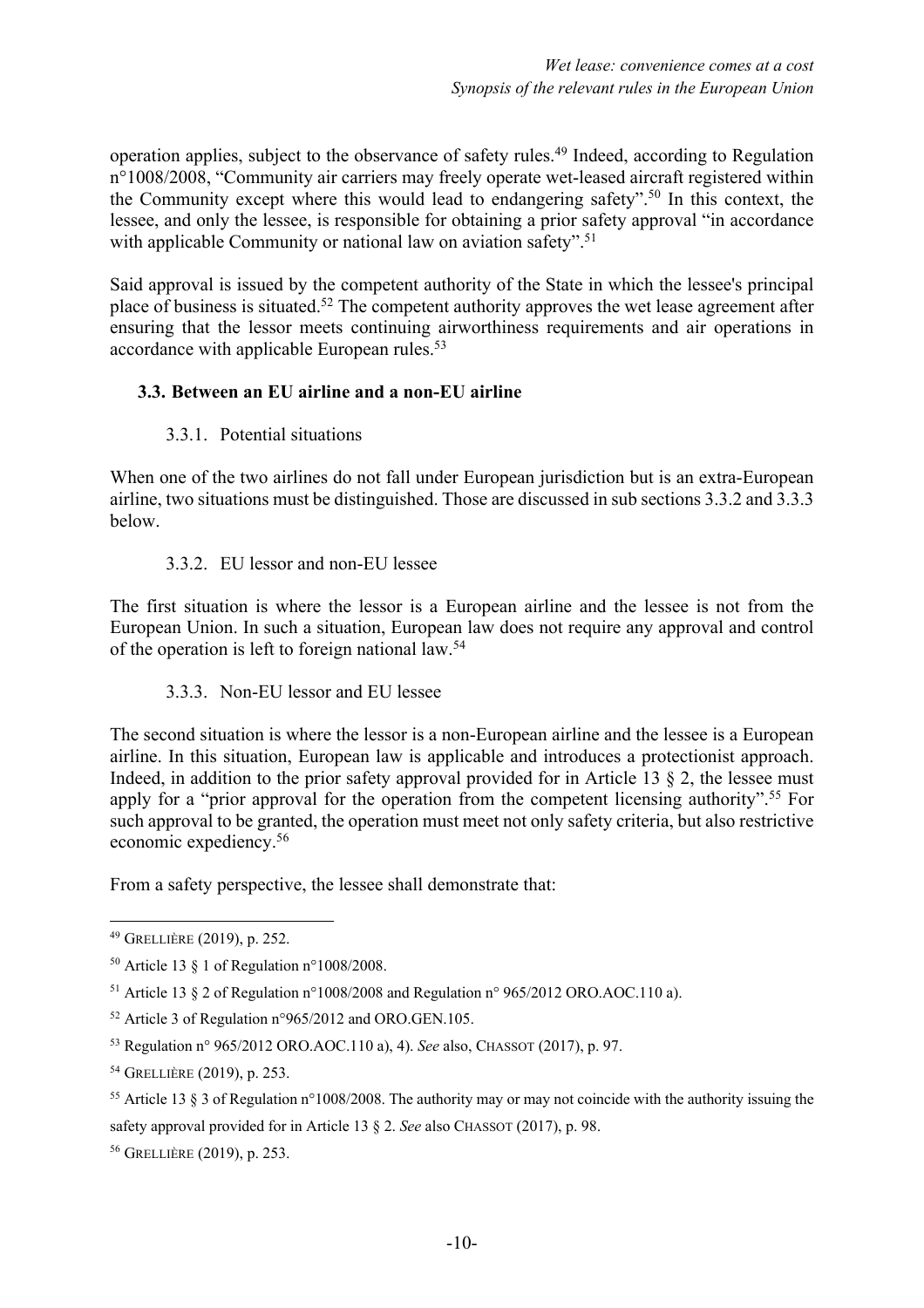- (i) the non-EU airline holds a valid AOC issued in accordance with ICAO Annex 6;
- (ii) the non-EU airline safety standards are equivalent to those imposed by EU law; and
- (iii) the aircraft has a standard  $\text{CofA}^{57}$  issued in accordance with ICAO Annex 8 of the Chicago Convention. 58

From an economic expediency perspective, the lessee shall demonstrate that one of the following needs exists:

- (i) an exceptional need such as a special oversized cargo or a need for additional capacity for the prospection of new markets. If so, the lease is granted for a maximum of 7 months and may be extended once for a new period of 7 months maximum. 59
- (ii) a seasonal capacity need which cannot be met by wet leasing an aircraft in the European Union. Such situations may occur when there is no suitable aircraft on the EU market. If so, the approval is granted for one or more seasons and may be renewed.60
- (iii) a need to overcome operational difficulties and it is not possible or reasonable to lease an aircraft registered within the EU. This will be the case, for example, in the event of a breakdown or mechanical incident bringing the aircraft to a standstill. In such a case, the approval is granted for the time necessary to overcome the operating difficulty.<sup>61</sup>

Even if the above conditions are met, the competent authority may refuse to grant its approval if there is no reciprocity as regards wet leasing between the Member State concerned and the third country where the wet-leased aircraft is registered.<sup>62</sup>

### **3.4. Concluding remarks**

The regulatory system set up by the European Union puts EU and non-EU airline on an equal footing when it comes to safety. The requirement for non-EU airlines to meet European safety standards certainly increase passenger safety by preventing the later from flying on aircraft that do not comply with safety standards. From an economic perspective, the exhaustive list of situations in which EU airlines can call on non-EU airlines and the principle of reciprocity reflect the protectionist nature of European law on wet leasing with third countries. Although

<sup>57</sup> The CofA certifies that a given aircraft meets the technical standards in force: *See* SCHUBERT (2017), p. 70.

<sup>58</sup> Article 13 § 3 let. a) of Regulation n° 1008/2008; Regulation n° 965/2012 ORO.AOC.110 c) 1-3). This approval overlaps with the security requirements laid down in Article 13 § 2: *See* CHASSOT, pp. 98-99.

<sup>59</sup> Article 13 § 3 let. b) i) Regulation n° 1008/2008. *See* also Guidance for leasing and code sharing (2015), p.8.

<sup>60</sup> *Ibidem*, let. ii) Regulation n° 1008/2008. *See* also CHASSOT (2017), p. 99.

<sup>61</sup> *Ibidem*, let. iii) Regulation n° 1008/2008. *See* also GRELLIÈRE (2019), p. 254.

 $62$  Article 14 § 4 of Regulation n° 1008/2008.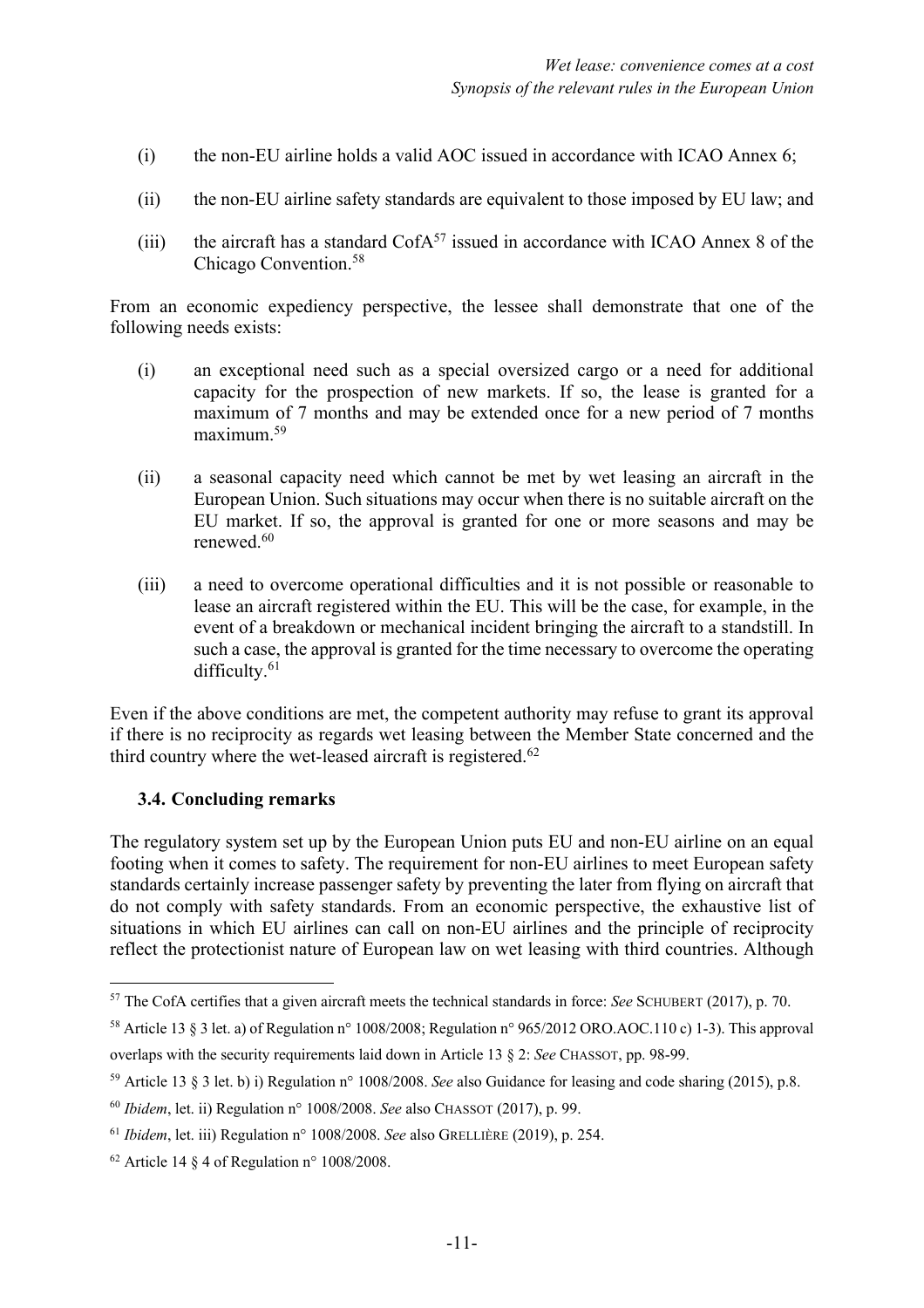this practice certainly prevents the expansion of a free market for wet leasing, it nevertheless protects European aircraft personnel from certain abuses such as salary dumping.

#### **4. COMPETITION LAW ISSUES**

#### **4.1. General context**

At first glance, competition law has little to do with wet lease. However, two recent decisions of European national competition authorities, in Germany and England respectively, suggest that in certain wet leases, the contracting parties would be well advised to seek the approval of the competition authorities (in addition to the security approval, *see* 3. above).

In these two decisions, the national competition authorities have considered whether, by means of the wet lease, the lessee took over the lessor's market position and thereby acquired a dominant position.

### **4.2. Germany: Lufthansa/Air Berlin case**

In 2016, Lufthansa and Air Berlin entered into a wet lease agreement for the rental of 38 aircraft (Airbus A319 and A320) over a period of 6 years, including a renewal option. The 38 aircraft were all dry leased by Air Berlin from third parties. Prior to the wet lease, the transaction provided that Lufthansa would dry lease 10 aircraft and sub-lease them to Air Berlin and acquire 15 aircraft to dry lease them to Air Berlin. The remaining 13 aircraft would continue to be dry leased by Air Berlin from third parties. The transaction neither involved the transfer of slots nor the transfer of contractual relationships of Air Berlin's customers. Also, the transaction did not cover the transfer of specific routes previously operated by Air Berlin.<sup>63</sup>

In a nutshell, the German "*Bundeskartellamt*" decided that the transaction could potentially create a dominant position of Lufthansa on the market in so far as (*i*) the wet lease could be considered as an acquisition of part of Air Berlin by Lufthansa (*ii*) a 6-year lease period was exceptionally long and (*iii*) the lease of 38 aircraft represented a significant part, representing almost a quarter of Air Berlin's fleet, thus strengthening Lufthansa's position on the market for flights to and from Germany. 64

In the case at hand, however, the "*Bundeskartellamt*" considered that Lufthansa did not take over Air Berlin's market position and thereby acquired a dominant position, in particular because no transfer of slots, routes and customers between Air Berlin and Lufthansa was part of the transaction <sup>65</sup>

### **4.3. England: Aer Lingus/CityJet case**

At the beginning of 2018, CityJet decided to cease its flight operations and focus solely on wet leasing. In this context, Aer Lingus and CityJet entered into a framework agreement providing

 $63$  Decision of the German competition authority (2017), pp. 1-2.

<sup>64</sup> *Ibidem*, p. 8.

<sup>65</sup> *Ibidem*, p. 2 and 8.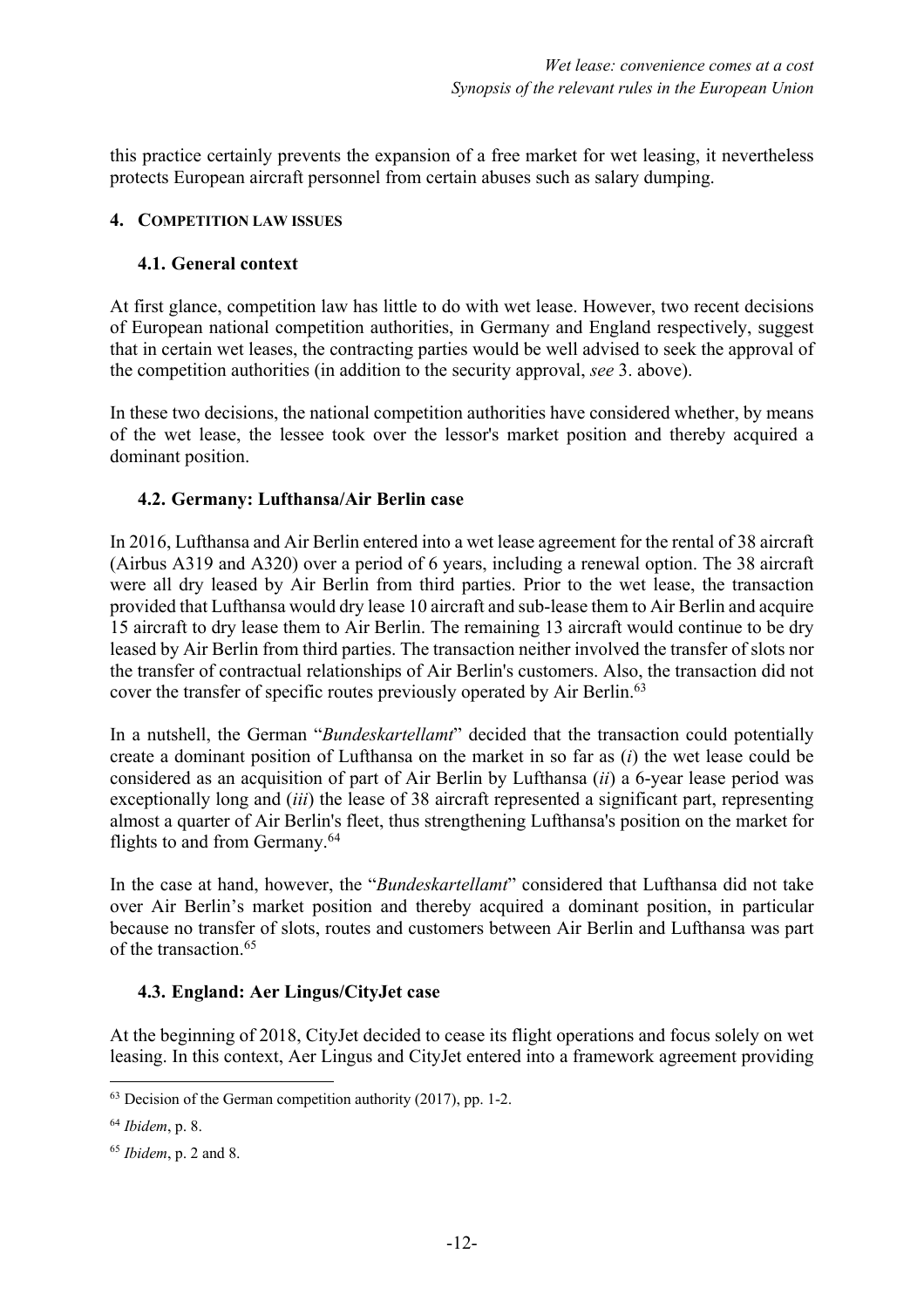for (*i*) the wet lease of several CityJet aircraft, (*ii*) the loan to Aer Lingus of CitiyJet slots (between LCY and DUB), for the duration of the contract, and (*iii*) the automatic transfer to Aer Lingus of customers who had already booked a CitiyJet flight from LCY to DUB.<sup>66</sup>

The British Competition and Markets Authority (CMA) considered that the transaction had to be treated as a merger.<sup>67</sup> In essence, the CMA argued that the combination of a wet lease agreement with a transfer of slots and customers on a particular route amounted to Aer Lingus taking over the market position of CityJet, referring to the principle of economic continuity. Through this operation, Aer Lingus acquired the ability to control price, quality of service and timing of operations, which were previously controlled by CityJet. The CMA considered that the transaction was likely to have an impact on the competitive structure of the air market between London and Dublin. After the operation, Aer Lingus became the only airline to operate on this route. 68

In the case at hand, the CMA nevertheless accepted the transaction considering that (*i*) if no merger had taken place, Cityjet would have ceased to provide scheduled flights between LCY and DUB in any case whereas CityJet decided to cease its flight operations, (*ii*) no other airline would have had the ability or strategic intent to enter into an agreement with CityJet and provide scheduled passenger services on the LCY-DUB route, and (*iii*) the transaction did not create a more anti-competitive result than if CityJet had simply withdrawn from the LCY-DUB route.<sup>69</sup>

### **4.4. Concluding remarks**

A short-term wet lease of a limited number of aircraft is unlikely to be considered a prohibited concentration in most European jurisdictions. That being said, BURNSIDE AND DE BACKER consider that the contracting parties must be particularly vigilant when the wet lease (*i*) covers all or a large part of an airline's fleet (*e.g.* a quarter), (*ii*) is of long duration, (*iii*) includes the transfer of slots to the lessee, even temporarily, and (*iv*) involves the transfer of contracts or customer files to the lessee. 70

In such cases, the transaction should be reported to the national competition authority, which could, as the case may be, prohibit the transaction. In this context, the parties may decide to provide for the approval of the competent competition authority as a condition precedent to the entry into force of the wet lease.<sup>71</sup>

<sup>66</sup> Decision of the CMA (21 December 2018), pp. 3-4.

<sup>67</sup> Under UK competition rules, a merger occurs, in particular, when two companies cease to be distinct. *See* Enterprise Act 2002, s. 23: https://www.legislation.gov.uk/ukpga/2002/40/contents (last accessed 7 July).

<sup>68</sup> *Ibidem*, pp. 7, 11-12.

<sup>69</sup> *Ibidem*, pp. 14-20.

<sup>70</sup> BURNSIDE & DE BACKER (2019), pp. 313-314.

<sup>71</sup> *Ibidem*, p. 315.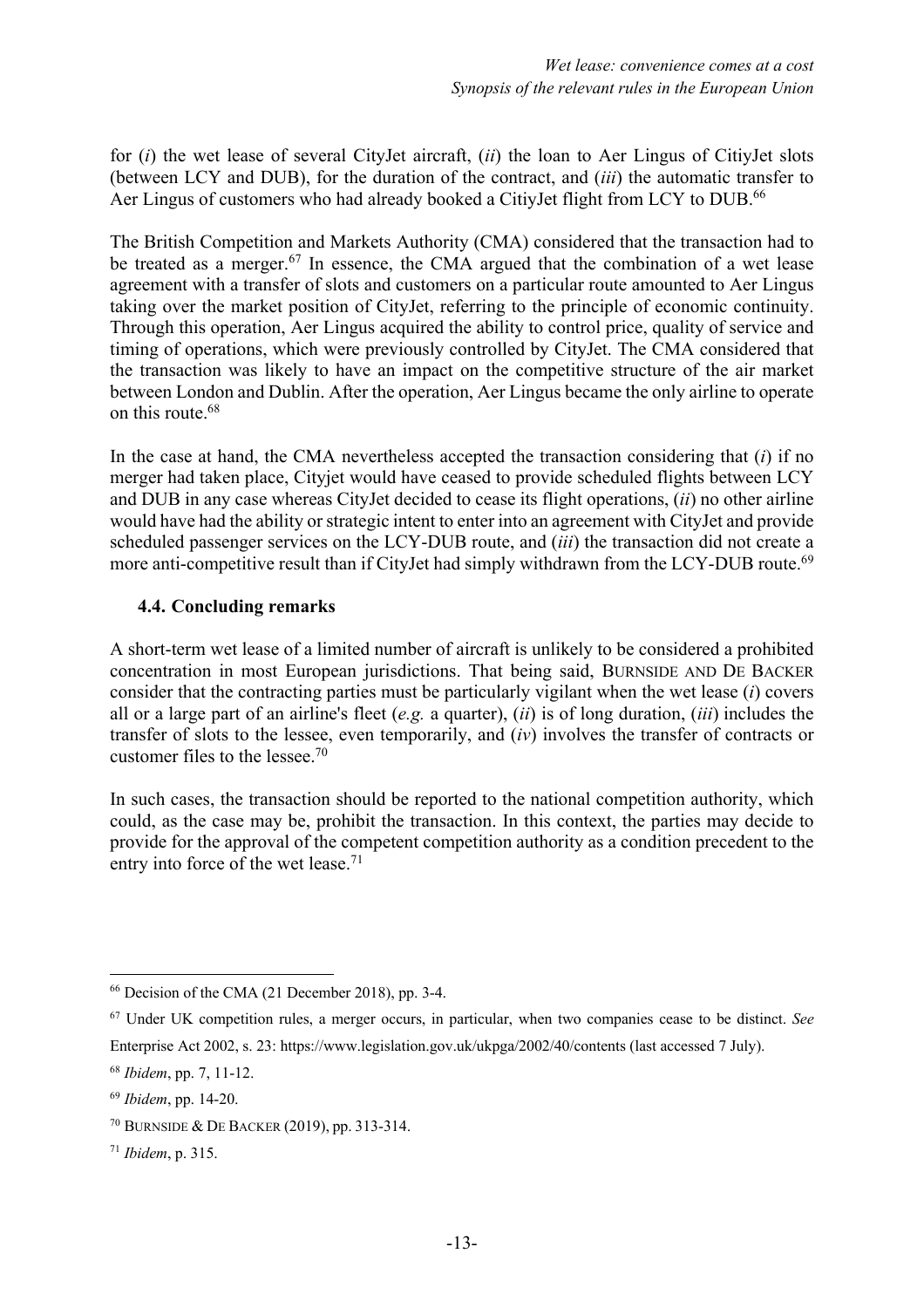#### **5. CONCLUSIONS AND RECOMMENDATIONS**

On July 2014, the McDonnell Douglas MD-83 of the Spanish airline Swiftair, wet leased to Air Algérie, crashed between Ouagadougou and Alger killing all 116 passengers and crew on board. Two years later, on May 2018, the Boeing 737 of the Mexican company Global Air wet leased to Cubana de Aviación, which had been forced to ground its fleet of Antonov An-158s due to a lack of spare parts, crashed shortly after take-off from Havana, killing 112 of the 113 occupants of the aircraft. <sup>72</sup> Although these disasters were essentially due to human error, they potentially suggest that the wet lease model consists in the lease of 'trash planes' by unscrupulous airlines, which has probably not helped the reputation of this business model in the aviation industry.

However, after this brief overview of the applicable rules, it appears that European legislation has made it possible to alleviate safety by imposing safety approvals (*see* 3. above). Furthermore, the protectionist system put in place for wet leases involving non-EU countries certainly prevents the expansion of a free market for wet leasing but is a good solution to avoid salary dumping on the European leasing market. As for the system of joint and several liability provided for in the Montreal Convention between the lessor and the lessee, it offers appreciable security for passengers since these have the possibility to bring action against either the lessor or the actual carrier, that is, the lessor, or the contracting carrier, that is, the lessee, or against both together or separately.

At the EU level, there is no precedent in which the European Commission's Directorate General for Competition has considered a wet lease to fall within its merger control.<sup>73</sup> That being said, a new trend towards long-term wet leases taking into account competition law concerns seems to be taking hold in some European countries. As a consequence thereof, airlines will have to be more and more vigilant being that the long duration of a wet lease contract may lead competition authorities to consider the agreement as a prohibited concentration.

<sup>72</sup> *See* CEAIAC final report (2016) and Cuban CEIAA final report (2020).

<sup>73</sup> BURNSIDE & DE BACKER (2019), p. 306. The authors also put forward a few hypotheses explaining the potential incompetence of the European Commission's Directorate General for Competition with regard to wet leasing, these are (*i*) the aircraft and crew remain under the control of the lessor (operational control), (*ii*) the duration of a wet lease is generally limited and (*iii*) the assets, even in combination, can be mere inputs and not amount to a business to which a market presence can be attributed.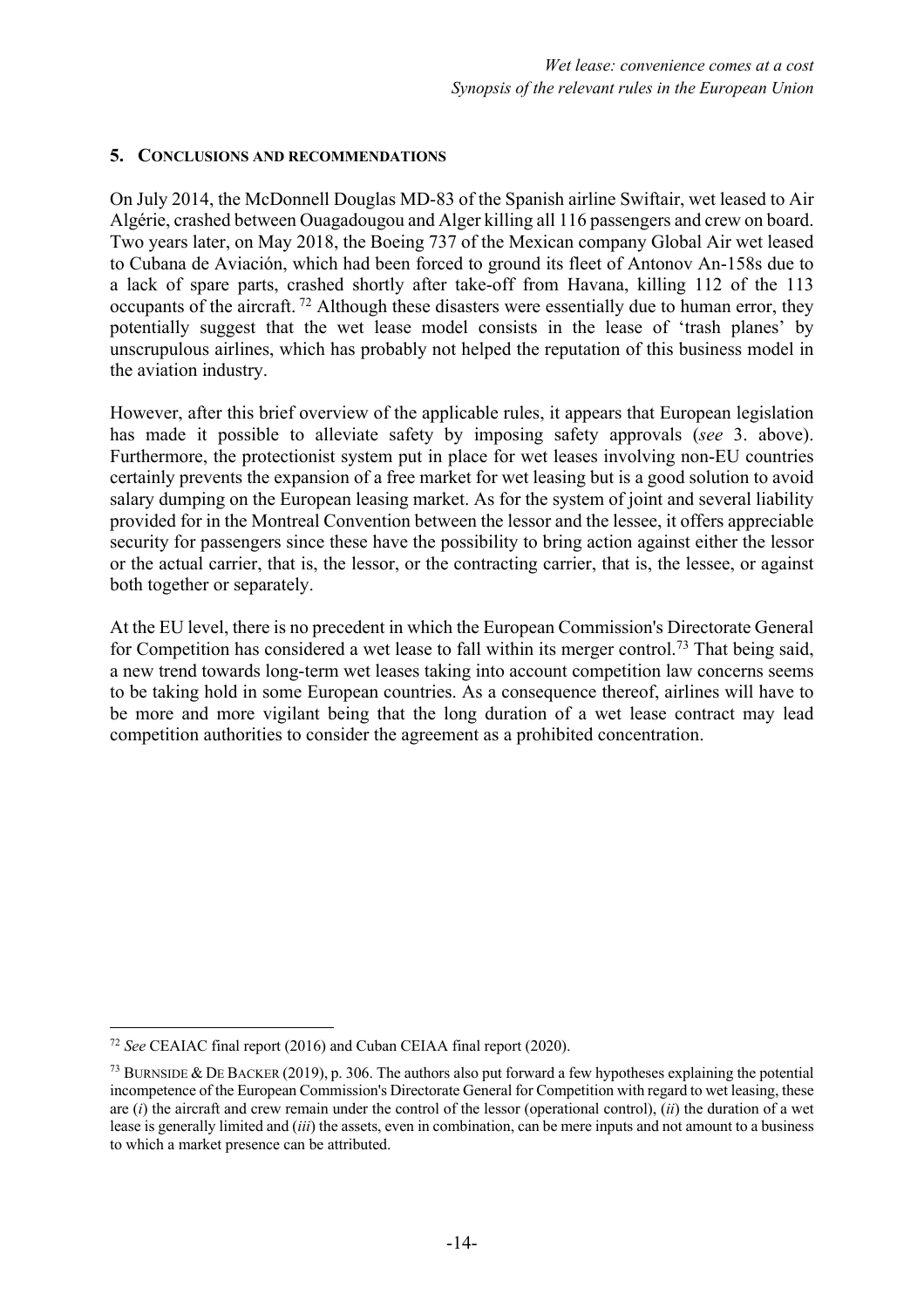# **BIBLIOGRAPHY**

# **Doctrine**

| BELLANDI, F. (2018). Aircraft Wet Leases: Accounting<br>Dissonance with Competitive Strategy and Travelers'<br>Perspectives. International Journal of Business and<br>Management, 13(11), 214-232.                     | BELLANDI (2018)                               |
|------------------------------------------------------------------------------------------------------------------------------------------------------------------------------------------------------------------------|-----------------------------------------------|
| BOURNONVILLE, D. & GRIGORIEF, C. (2017), Panorama de la<br>diversité contractuelle, in Le droit du financement des<br>aéronefs, Bruylant, Bruxelles.                                                                   | <b>BOURNONVILLE &amp;</b><br>GRIGORIEF (2017) |
| BUNKER, D. H. (2000). Aircraft Wet Leasing: The Perils and<br>the Benefits. Annals of Air and Space Law, 25, 67-82.                                                                                                    | <b>BUNKER (2000)</b>                          |
| BUNKER, D. H. (2005). International aircraft financing.<br>Vol. 1: General Principles. Montreal [etc.]: IATA.                                                                                                          | <b>BUNKER I (2005)</b>                        |
| BUNKER, D. H. (2005). International aircraft financing.<br>Vol. 2: Specific documents. Montreal [etc.]: IATA.                                                                                                          | <b>BUNKER II (2005)</b>                       |
| BURNSIDE A. & DE BACKER M. (2019), Wet lease agreements<br>and competition law, Air and Space Law, 44(3), 297-319.                                                                                                     | <b>BURNSIDE &amp; DE BACKER</b><br>(2019)     |
| CASTELLANOS RUIZ, M. (2016). Contratos internacionales<br>de leasing de grandes aeronaves civiles - International<br>leasing contracts for large civil aircrafts. Cuadernos De<br>Derecho Transnacional, 8(2), 92-203. | <b>CASTELLANOS RUIZ</b><br>(2016)             |
| RUIZ,<br>M.<br>(2012).<br>Los<br><b>CASTELLANOS</b><br>contratos<br>internacionales de utilización de aeronaves : a modo de<br>síntesis. Cuadernos De Derecho Transnacional, 4(1), 151-<br>164.                        | <b>CASTELLANOS RUIZ</b><br>(2012)             |
| CHASSOT, L. (2017). Le contrat de location d'aéronef avec<br>équipage – Le wet lease in Le droit du financement des<br>aéronefs, Bruylant, Bruxelles.                                                                  | <b>CHASSOT</b> (2017)                         |
| ENDRIZALOVA E., NOVAK M., NEMEC V., HYRSLOVA J. &<br>MRAZEK P. (2018). Operating Lease As A Specific Form Of<br><i>Outsourcing</i> . Business Logistics in Modern<br>Airlines<br>Management, 18, 641-655.              | ENDRIZALOVA (2018)                            |
| FRÜHLING, P. & GOLINVAUX, S. (2017). Le contrat de<br><i>location coque nue <math>-E</math>e dry lease in</i> Le droit du financement<br>des aéronefs, Bruylant, Bruxelles.                                            | FRÜHLING & GOLINVAUX,<br>(2017)               |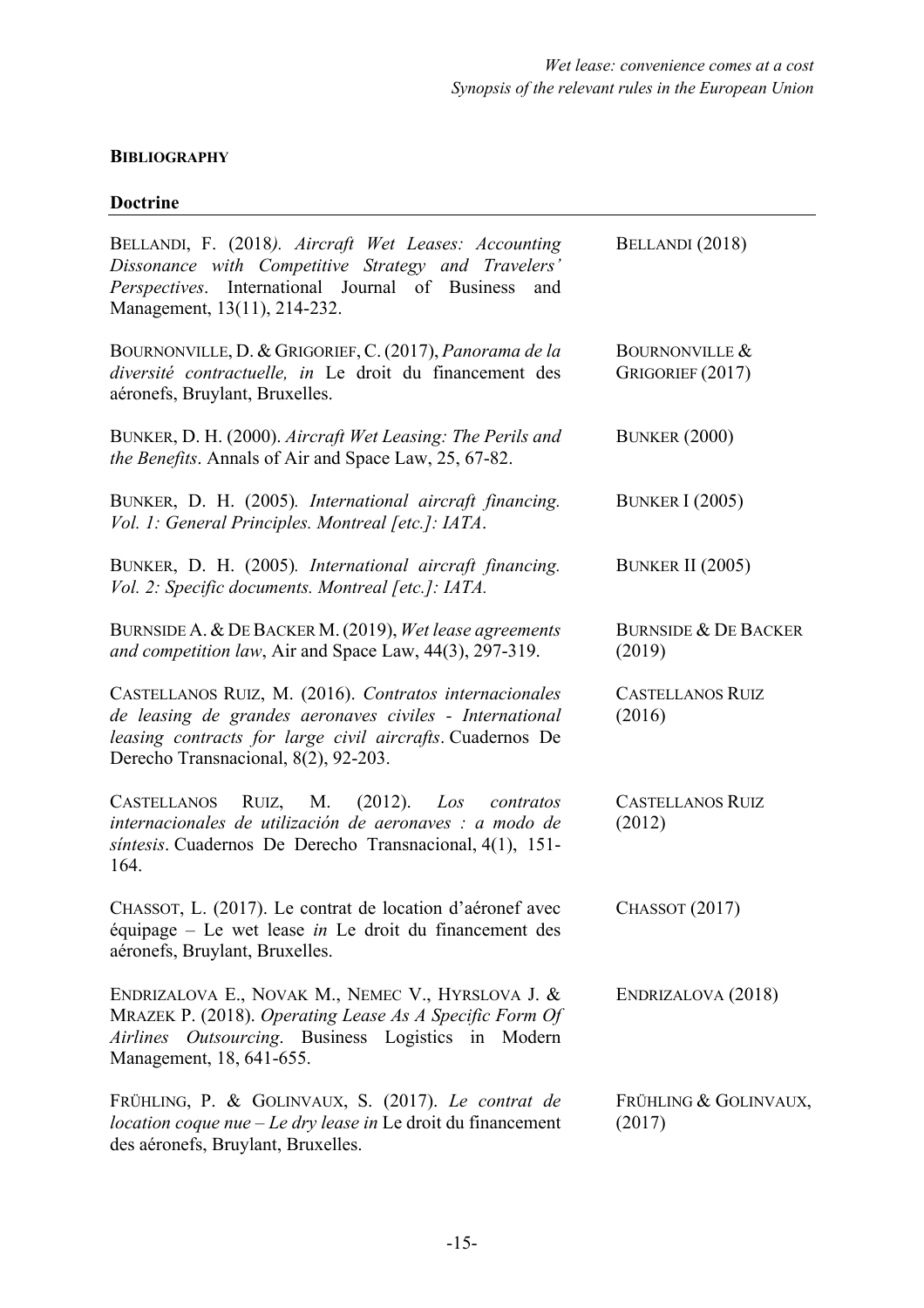| GRELLIÈRE, V. (2019). Droit aérien et spatial available at :<br>http://publications.ut-<br>capitole.fr/32897/1/TRAITE DROIT AERIEN SPATIAL<br>Grelliere.pdf [last accessed 7 July 2020].                                                                                                                                                                        | GRELLIÈRE (2019)                         |  |  |
|-----------------------------------------------------------------------------------------------------------------------------------------------------------------------------------------------------------------------------------------------------------------------------------------------------------------------------------------------------------------|------------------------------------------|--|--|
| HANLEY, D. (2011). Aircraft operating leasing: A legal and<br>practical analysis in the context of public and private<br><i>international air law.</i> S.l.: s.n.                                                                                                                                                                                               | <b>HANLEY</b> (2011)                     |  |  |
| KOSENINA, A. (2014). Liability of aircraft lessors is the<br>residual amount of protective coating sufficient to shield<br>lessors from growing into an alternative source for plaintiff's<br>damage recovery. Zeitschrift fur Luft- und Weltraumrecht<br>German Journal of Air and Space Law, 63(2), 261-275.                                                  | KOSENINA (2014)                          |  |  |
| LEON, P. (2017). Introduction to air law (10 <sup>th</sup> ed.).                                                                                                                                                                                                                                                                                                | MENDES DE LEON $(2017)$                  |  |  |
| MORRELL, P. $(2016)$ . Airline finance $(4th$ ed.).                                                                                                                                                                                                                                                                                                             | MORRELL (2016)                           |  |  |
| PANCHAL, R. (2017). Technical aspects of aircraft leasing<br>(part I of II). Court Uncourt, $4(7)$ , 11-13.                                                                                                                                                                                                                                                     | PANCHAL (2017)                           |  |  |
| REULEAUX, M., HANS JAKOBSEN, M. L., & SAND, P. (2019).<br><b>Aircraft Repossession Under Leasing Arrangements</b><br>Pursuant to Article 83bis Chicago Convention. Air and<br>Space Law, 44(6), 545-564.                                                                                                                                                        | REULEAUX, HANS<br>JAKOBSEN & SAND (2019) |  |  |
| SCHUBERT, F. (2017). Le droit aérien, Schulthess Verlag,<br>Zürich.                                                                                                                                                                                                                                                                                             | SCHUBERT (2017)                          |  |  |
| <b>International treaties, EU Regulations and National laws</b>                                                                                                                                                                                                                                                                                                 |                                          |  |  |
| Convention on International Civil Aviation signed on 7<br>December 1944.                                                                                                                                                                                                                                                                                        | <b>CHICAGO CONVENTION</b>                |  |  |
| Convention for the unification of certain rules for<br>international carriage by air done at Montreal on 28 May<br>1999.                                                                                                                                                                                                                                        | <b>MONTREAL CONVENTION</b>               |  |  |
| Regulation (EC) No 2111/2005 of the European Parliament<br>and of the Council of 14 December 2005 on the<br>establishment of a Community list of air carriers subject to<br>an operating ban within the Community and on informing air<br>transport passengers of the identity of the operating air<br>carrier, and repealing Article 9 of Directive 2004/36/EC | REGULATION N°<br>2111/2005               |  |  |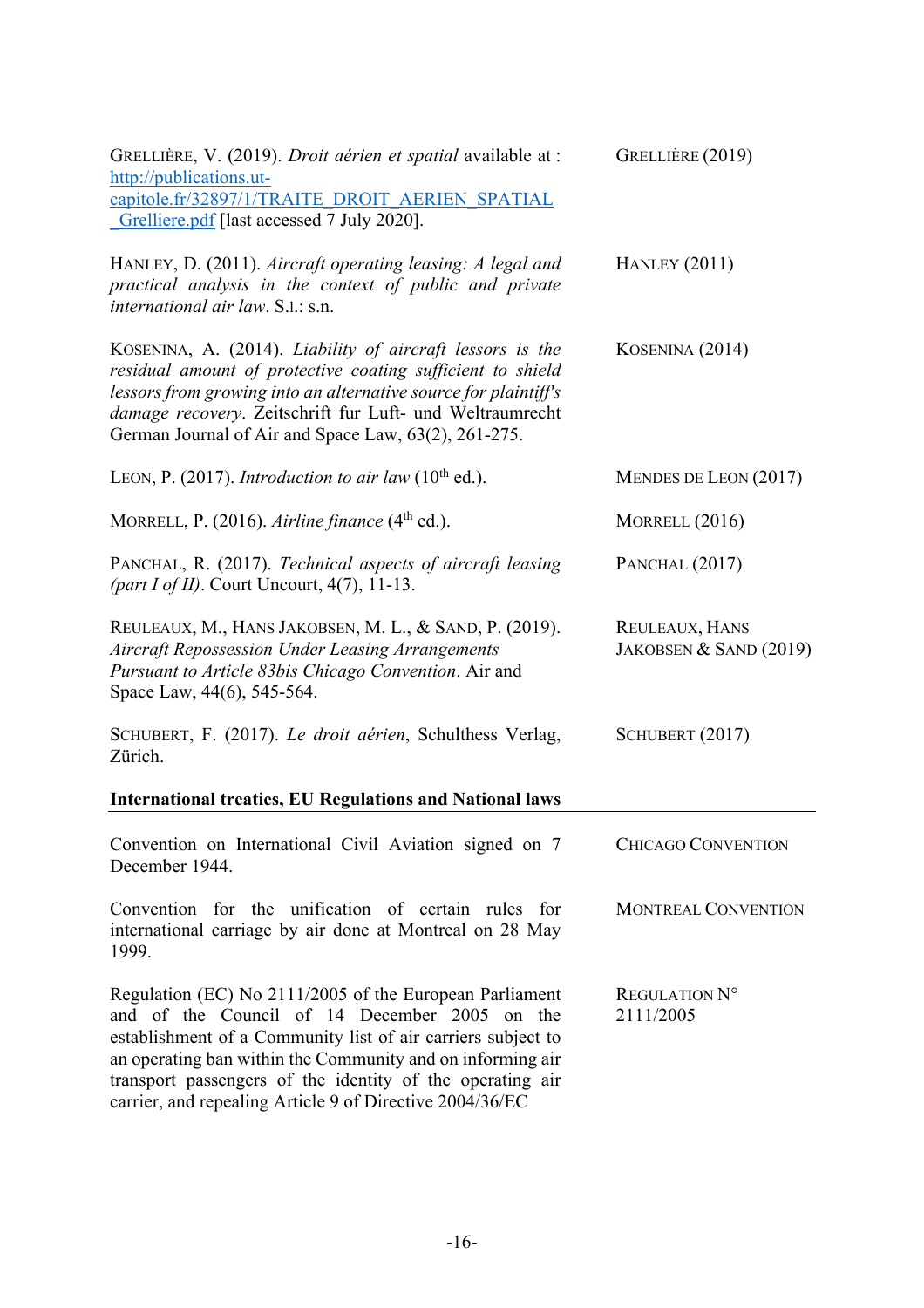Regulation (EC) No 1008/2008 of the European Parliament and of the Council of 24 September 2008 on common rules for the operation of air services in the Community.

Commission Regulation (EC) No 859/2008 of 20 August 2008 amending Council Regulation (EEC) No 3922/91 as regards common technical requirements and administrative procedures applicable to commercial transportation by aeroplane.

Commission Regulation (EU) No 965/2012 of 5 October 2012 laying down technical requirements and administrative procedures related to air operations pursuant to Regulation (EC) No 216/2008 of the European Parliament and of the Council.

Commission Regulation (EU) No 1321/2014 of 26 November 2014 on the continuing airworthiness of aircraft and aeronautical products, parts and appliances, and on the approval of organisations and personnel involved in these tasks.

Parliament of the United Kingdom, Enterprise Act 2002, An Act to establish and provide for the functions of the Office of Fair Trading, the Competition Appeal Tribunal and the Competition Service; to make provision about mergers and market structures and conduct; to amend the constitution and functions of the Competition Commission; to create an offence for those entering into certain anti-competitive agreements; to provide for the disqualification of directors of companies engaging in certain anti-competitive practices; to make other provision about competition law; to amend the law relating to the protection of the collective interests of consumers; to make further provision about the disclosure of information obtained under competition and consumer legislation; to amend the Insolvency Act 1986 and make other provision about insolvency; and for connected purposes.

#### **Case Law**

Decision of the German competition authority (30 January 2017), B9-190/16 - Lufthansa darf Flugzeuge von Air Berlin leasen, available available at a https://www.bundeskartellamt.de/SharedDocs/Entscheidung /DE/Fallberichte/Fusionskontrolle/2017/B9- 19016.pdf? blob=publicationFile&v=4

REGULATION N° 1008/2008

REGULATION N°859/2008

**REGULATION** N° 965/2012

REGULATION (EU) N° 1321/2014

ENTERPRISE ACT 2002

DECISION OF THE GERMAN COMPETITION AUTHORITY (2017)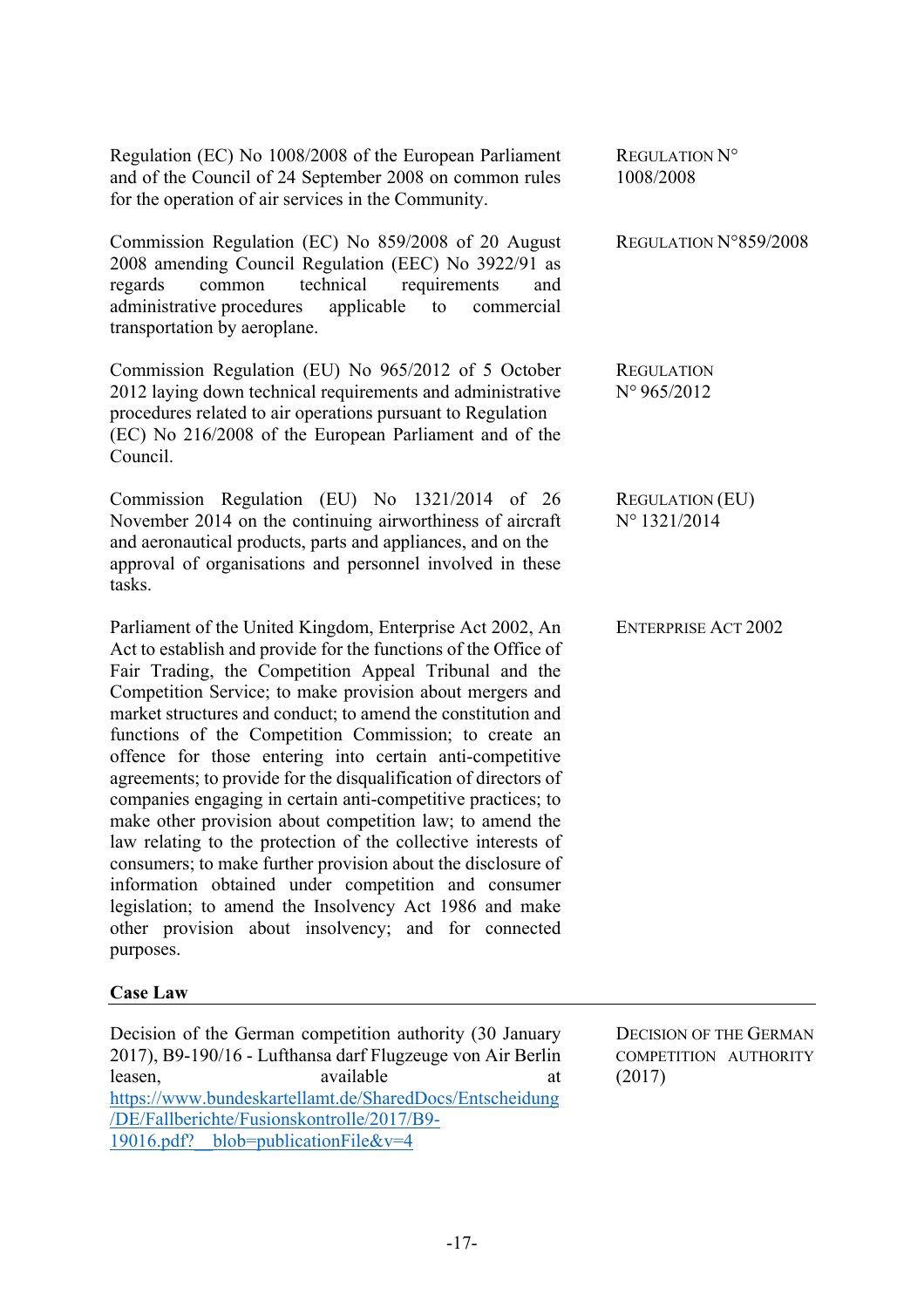Decision of the Competition and Markets Authority (CMA) (21 December 2018), ME/6782/18 - Aer Lingus Limited and Cityjet Designated Activity Company, available at https://assets.publishing.service.gov.uk/media/5c46de96ed9 15d38a2f5e262/AerLingus\_CityJet\_Full\_Text\_Decision.pdf [last accessed 7 July 2020].

#### **Other sources**

ACMI Service Agreement between Airborne INC. and ABX AIR, INC dated 2003 available at: https://www.sec.gov/Archives/edgar/data/3000/0000950168 03001198/dex101.htm [last accessed 7 July 2020].

CUBAN CEIAA final report, accidente ocurrido a la aeronave boeing-737-201 ADV, matrícula XA-UHZ, perteneciente a la compañía mexicana Aerolíneas Damojh, S.A. de C.V., en vuelo DMJ0972 MUHA-MUHG, el 18 de mayo 2018, durante la fase de despegue desde El Aijm en la Habana, Cuba (May 2020) available at https://reports.aviationsafety.net/2018/20180518-0\_B732\_XA-UHZ.pdf [last accessed 7 July 2020].

EASA Practical Guide, *Management of hazards related to new business models of commercial air transport operators* (August 2017) available at https://www.easa.europa.eu/sites/default/files/dfu/Practical %20Guide%20New%20Business%20Models%20Hazards% 20Mgt.pdf [last accessed 7 July 2020].

Icelandic Transport Authority (2015), *Guidance for leasing and code sharing*. available at: https://www.samgongustofa.is/media/flug/flugrekstur/GM0 09\_Leasing\_codeshare.pdf [last accessed 7 July 2020].

Malian CEAIAC final report, *Accident on 24 July 2014 near Gossi (Mali) to the McDonnell Douglas DC-9-83 (MD-83) registered EC-LTVoperated by Swiftair S.A* (22 April 2016) available at https://reports.aviationsafety.net/2014/20140724-0 MD83 EC-LTV.pdf  $\qquad$  [last accessed 7 July 2020].

PROKOPOVIČ K. (2018). *Wet Lease to Grow 10% by 2022*. Aviation voice available at: https://aviationvoice.com/wetlease-to-grow-10-by-2022-2-201803011042/ [last accessed 7 July 2020].

DECISION OF THE CMA (21 DECEMBER 2018)

ACMI SERVICE AGREEMENT

CUBAN CEIAA FINAL REPORT (2020)

EASA PRACTICAL GUIDE (2017)

GUIDANCE FOR LEASING AND CODE SHARING (2015)

CEAIAC FINAL REPORT (2016)

PROKOPOVIČ (2018)